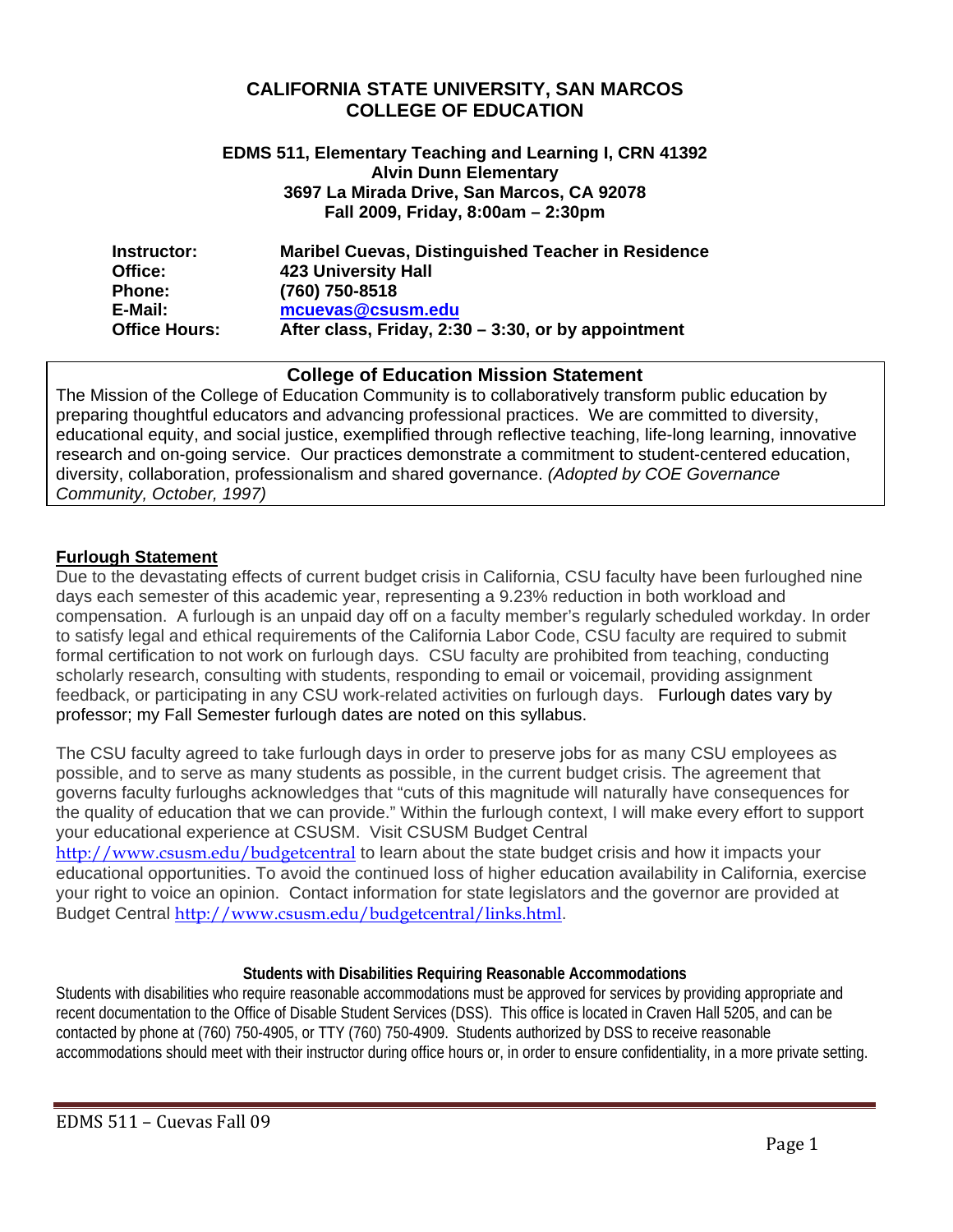#### **Prerequisite:**

Consent of Program Coordinator.

#### **Course Description: Elementary Teaching and Learning I**

This course focuses on developing a preliminary understanding of learning theory and instructional practice in integrated and inclusive elementary classroom. This course is aligned with California's SB 2042 Standards.

- This course requires participation in public schools and other education-related contexts. This course is designed:
	- to extend pre-service candidates' understandings about numerous philosophies of teaching and learning;
	- to inform pre-service candidates about key concepts and procedures as they relate to students learning English and students with special education labels;
	- to encourage further infusion of technology into curricula.

#### **Course Objectives**

The purposes of this course are threefold:

- • to expand pre-service candidates knowledge about general learning theories and experiences with a range of pedagogical practices;
- to enhance pre-service candidates' awareness of the multiple perspectives and learning styles that exist in diverse classrooms and other education-related settings;
- to provide a safe environment for pre-service candidates' discussion of, and experimentation with, a variety of techniques and methods of instruction.

#### **Teacher Performance Expectation (TPE) Competencies**

Teacher Performance Expectations are standards for student teachers. This course is designed to help teachers seeking the Multiple Subjects Credential to develop the skills, knowledge, and attitudes necessary to assist schools and districts implement effective programs for all students. The successful candidate will be able to merge theory and practice in order to realize a comprehensive and extensive educational program for all students. The following TPE's are the primary emphasis of this course:

#### **TPE 6d-Engaging and supporting all learners**

### TPE 10-Creating and managing effective instructional time

#### **California Teacher Performance Assessment (CalTPA)**

Beginning July 1, 2008, all California credential candidates must successfully complete a state-approved system of teacher performance assessment (TPA), to be embedded in the credential program of preparation. At CSUSM, this assessment system is called the "CalTPA" or TPA.

 To assist your successful completion of the TPA, a series of informational seminars are offered over the course of the program. TPA related questions and logistical concerns are to be addressed during seminars. Your attendance to TPA seminars will greatly contribute to your success on the assessment.

 Additionally, COE classes use common pedagogical language, lesson plans (lesson designs), and unit plans (unit designs) in order to support and ensure your success on the TPA, and, more importantly, in your credential program.

The CalTPA Candidate Handbook, TPA seminar schedule, and other TPA support materials can be found on the COE website provided at the website provided: http://www.csusm.edu/coe/CalTPA/ProgramMaterialsTPA.html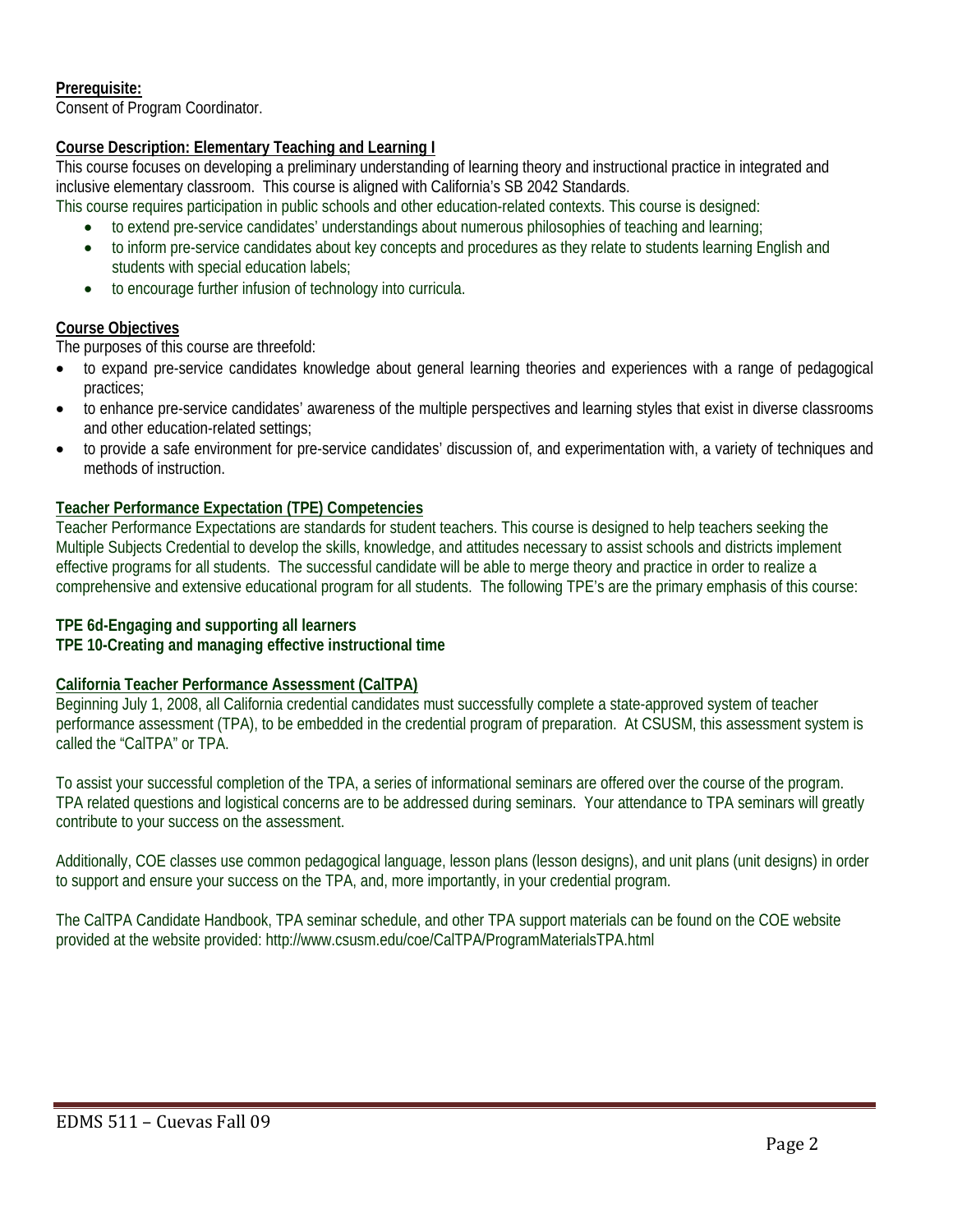#### **Required Texts**

- Grant, Carl. A. & Gillette, Maureen. (2005). *Learning to Teach Everybody's Children: Equity, Empowerment and Education that is Multicultural.* Thomson & Wadsworth.
- • Tomlinson, Carol Ann. (1999). *The Differentiated Classroom: Responding to the needs of all learners.* Alexandria, VA: Association for Supervision and Curriculum Development. (Available free through CSUSM eBooks library.) (Available as an e-book online.)
- • Turnbull A., Turnbull, R. & Wehmeyer, M.L. (2007). *Exceptional Lives: Special Education in Today's Schools, 5th Ed*. Upper Saddle River, New Jersey: Pearson, Merrill Prentice Hall.
- Villa, R. A. and Thousand, J. S. (2005). Creating an Inclusive School (2<sup>nd</sup> ed.). Alexandria, VA: Association for Supervision and Curriculum Development.
- Task Stream Electronic Portfolio, Must register and pay fee online prior to first class @ www.TaskStream.com (register for duration of credential program).

#### **Recommended Texts**

- • Marzano, R. (2003). *Classroom Management that Works. Researched-Based Strategies for Every Teacher*. Association for Supervision and Curriculum Development.
- • Quiocho, A. & Ulanoff, S. (2009) *Differentiated Literacy Instruction for English Language Learners.* Allyn & Bacon. ISBN-13:978-0-13-118000-0
- Stephen B. McCarney (2006) Pre-referral Intervention Manual, Hawthorne Educational Services

#### **Authorization to Teach English Learners**

This credential program has been specifically designed to prepare teachers for the diversity of languages often encountered in California public school classrooms. The authorization to teach English learners is met through the infusion of content and experiences within the credential program, as well as additional coursework. Students successfully completing this program receive a credential with authorization to teach English learners. *(Approved by CCTC in SB 2042 Program Standards, August 02)* 

**Student Learning Outcomes** 

They will develop Lesson Design to be used in their future course work that includes content standards, assessment, student activities, and instructional strategies with differentiation for EL, special education, and GATE students. They will become familiar with the Student Study team process and the role of the classroom teacher. Classroom management strategies will become familiar to the students with emphasis on diverse learners. Observation of elementary students will prepare them to develop focused observation of children when they become a teacher.

#### **Teacher Performance Expectation (TPE) Competencies**

The course objectives, assignments, and assessments have been aligned with the CTC standards for Multiple Subject Credential. This course is designed to help teachers seeking a California teaching credential to develop the skills, knowledge, and attitudes necessary to assist schools and district in implementing effective programs for all students. The successful candidate will be able to merge theory and practice in order to realize a comprehensive and extensive educational program for all students. You will be required to formally address the following TPEs in this course: first portion of 6d with one artifact.

#### **College of Education Attendance Policy**

 contact the instructor as soon as possible. *(Adopted by the COE Governance Community, December, 1997).* Due to the dynamic and interactive nature of courses in the College of Education, all students are expected to attend all classes and participate actively. At a minimum, students must attend more than 80% of class time, or s/he may not receive a passing grade for the course at the discretion of the instructor. Individual instructors may adopt more stringent attendance requirements. If a student misses two class sessions they may not be able to receive a grade higher than a "C". Three tardies or early exits are equivalent to an absence. Illness and emergencies are considered on a case-by-case basis. However, notifying the instructor does not excuse students from assignments nor the attendance policy. Should the student have extenuating circumstances, s/he should

**If you miss class where group work is being conducted you will have 5 points deducted from your grade on that project.**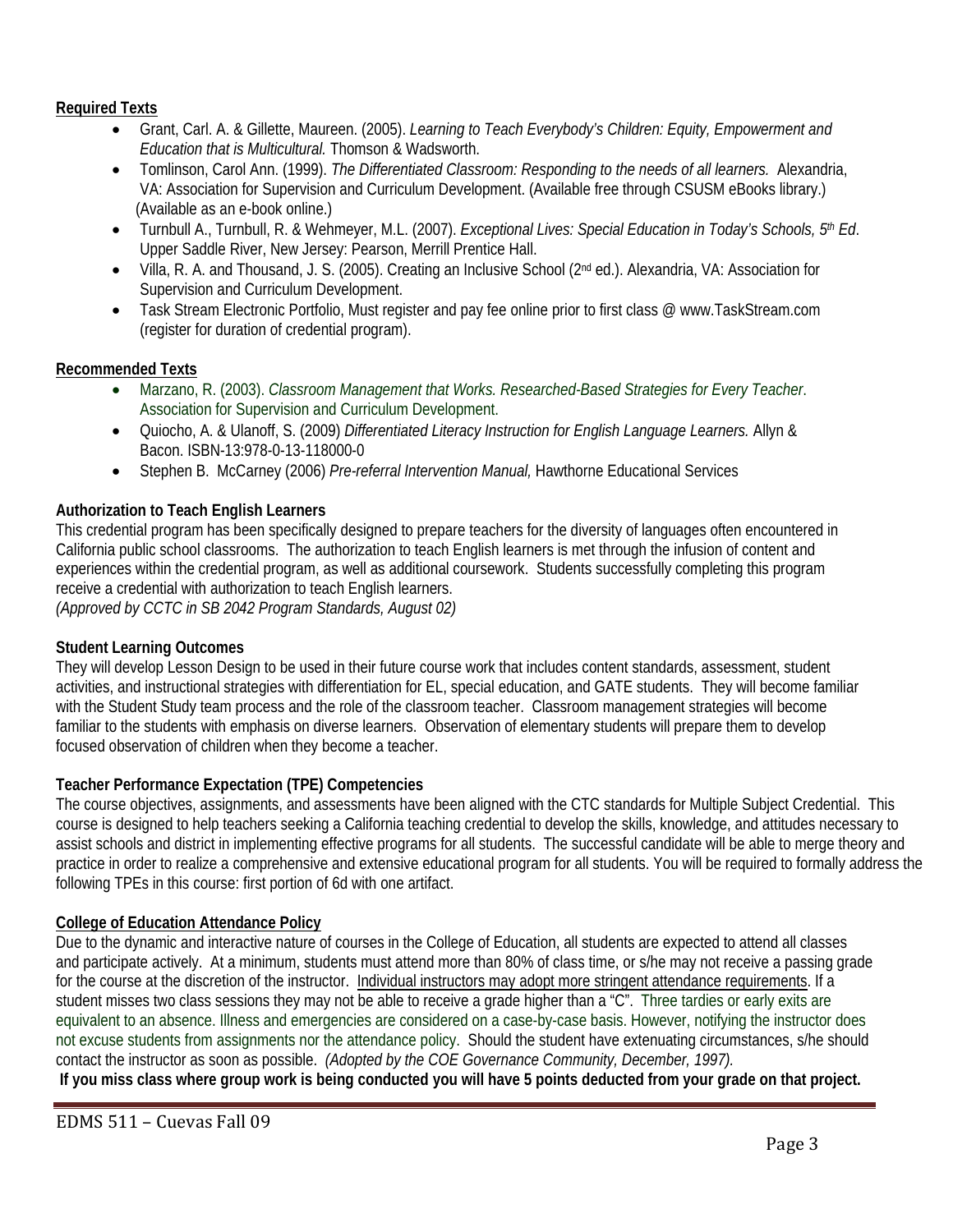#### **Grading Policy**

Come prepared to class; readings and homework assignments are listed on the dates on which they are to be completed.

Work is submitted on time. One grade level will be deducted for each class meeting for which it is late (e.g., an "A" assignment that is submitted one class session late will be marked down to a "B").

 presented. The assignment's grade will be negatively affected as a result of this oversight. Each written assignment will be graded Proofread and edit word-processed assignments prior to submission. Hand-written work is not accepted. Assignments are written in Times, size12 font, and are double-spaced. Ensure the text is error-free (grammar, spelling), and ideas are logically and concisely approximately 80% on content and context (detail, logic, synthesis of information, depth of analysis, etc.), and 20% on mechanics (grammar, syntax, spelling, format, uniformity of citation, etc.).

All citations, where appropriate, use American Psychological Association (APA) format. Consult American Psychological Association (APA) Manual, 5<sup>th</sup> edition for citation guidance.

In order to earn a teaching credential from the state of California, you must maintain a B average (3.0 GPA) and cannot receive below a C+ in any course in your teacher education program.

Grading will also include a component of "professional demeanor." Students will conduct themselves in ways that are generally expected of those who are entering the education profession. This includes but is not limited to:

- On-time arrival to all class sessions;
- Advance preparation of readings and timely submission of assignments;
- Respectful participation in all settings (e.g., whole group, small group, in/outside of class);
- Carefully considered, culturally aware approaches to solution finding.

#### **Grading Scale**

| 93-100%A        |  |
|-----------------|--|
| 90-92%A-        |  |
| 88-89%B+        |  |
| 83-87%B         |  |
| 80-82%B-        |  |
|                 |  |
|                 |  |
| 70-71C-         |  |
| $60 - 69\%$ D   |  |
| 59% and below F |  |

**If you do not earn a C+ or higher in this course - you must repeat the course to earn your credential. While this syllabus is carefully planned, it may be modified at any time in response to the needs and interests of the class.** 

#### **Course Assignments**

| Positive learning environment (group)        | 20 points |
|----------------------------------------------|-----------|
| Positive learning environment video critique | 5 points  |
| Individual reflection                        | 5 points  |
| Lesson Design                                | 25 points |
| Observation of a child                       | 20 points |
| <b>Student Study Team</b>                    | 20 points |
| Professional Disposition Exit Slips          | 5 points  |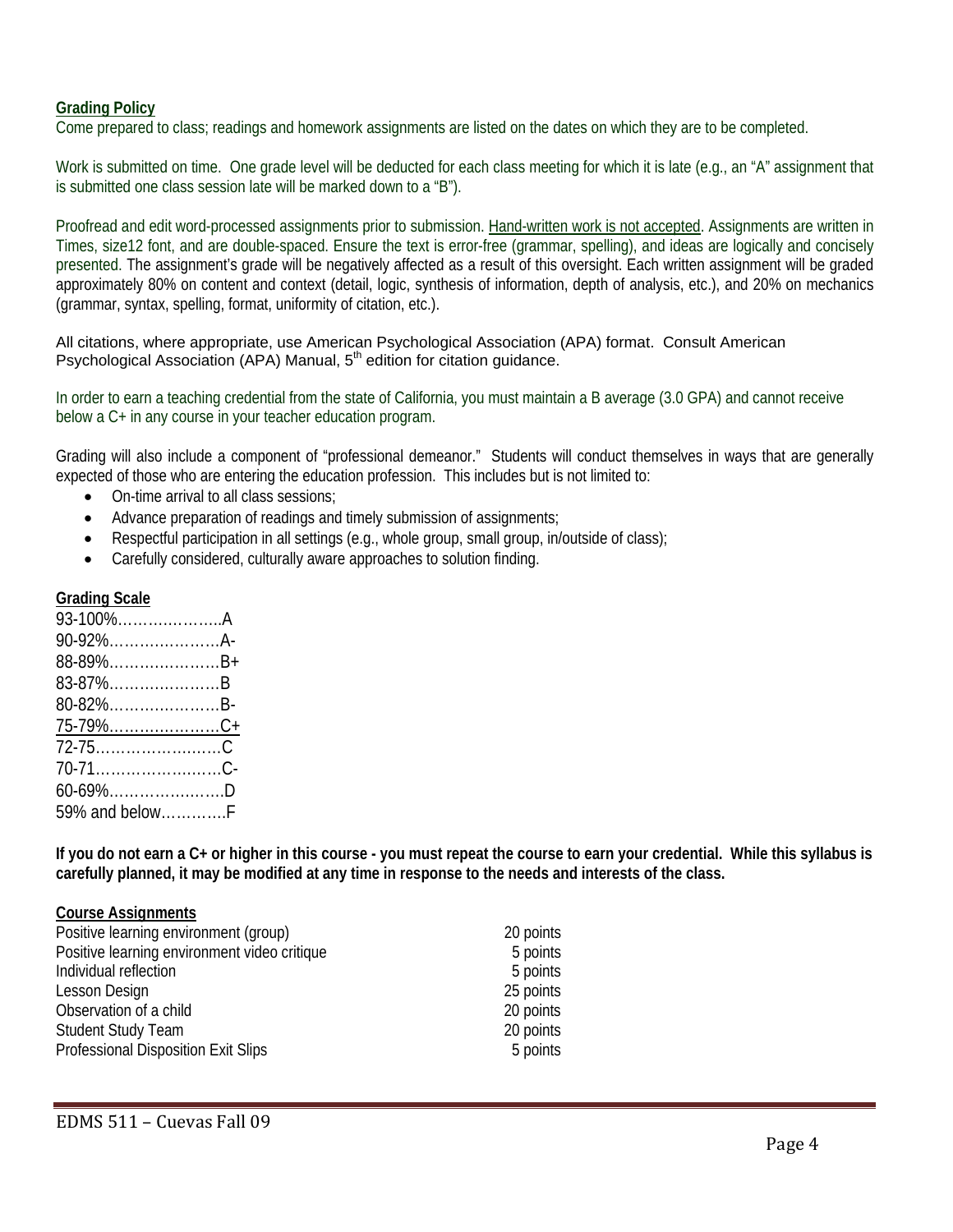| <b>20 POINT PAPER</b> | 20-18 A  | 17-14 B | 13-10 $C$ | 9-6 D | 5-4 F |
|-----------------------|----------|---------|-----------|-------|-------|
| 10 POINT PAPER        | 10 - 9 A | 8 - 7 B | 6-5 C     | 4-3 D | 2-1 F |

- Unless prior instructor approval is secured, assignments will not be accepted three class sessions after which they are due. Exceptions will be handled on a case-by-case basis, as determined by the instructor.
- All work can be re-submitted for a higher grade with 5 points deducted: 20 point paper deducted to 15, 10 **point paper deducted to 5.**
- All assignments are due whether or not you are present in class that day.

#### **All-University Writing Requirement:**

In keeping with the All-University Writing Requirement, all 3 unit courses must have a writing component of at least 2,500 words. This will be met through written reactions and reflections related to assigned readings/assignments.

#### **CSUSM Academic Honesty Policy**

"Students will be expected to adhere to standards of academic honesty and integrity, as outlined in the Student Academic Honesty Policy. All written work and oral presentation assignments must be original work. All ideas/materials that are borrowed from other sources must have appropriate references to the original sources. Any quoted material should give credit to the source and be punctuated with quotation marks.

Students are responsible for honest completion of their work including examinations. There will be no tolerance for infractions. If you believe there has been an infraction by someone in the class, please bring it to the instructor's attention. The instructor reserves the right to discipline any student for academic dishonesty in accordance with the general rules and regulations of the university. Disciplinary action may include the lowering of grades and/or the assignment of a failing grade for an exam, assignment, or the class as a whole."

Incidents of Academic Dishonesty will be reported to the Dean of Students. Sanctions at the University level may include suspension or expulsion from the University.

#### **Plagiarism**

As an educator, it is expected that each student will do his/her own work, and contribute equally to group projects and processes. Plagiarism or cheating is unacceptable under any circumstances. If you are in doubt about whether your work is paraphrased or plagiarized see the Plagiarism Prevention for Students website http://library.csusm.edu/plagiarism/index.html. If there are questions about academic honesty, please consult the University catalog

#### **Use of Technology:**

 Students are expected to demonstrate competency in the use of various forms of technology (i.e. word processing, electronic mail, WebCT6, use of the Internet, and/or multimedia presentations). Specific requirements for course assignments with regard to technology are at the discretion of the instructor. Keep a digital copy of all assignments for use in your teaching portfolio. All assignments will be submitted online, and some will be submitted in hard copy as well. Details will be given in class.

#### **Electronic Communication Protocol:**

Electronic correspondence is a part of your professional interactions. If you need to contact the instructor, e-mail is often the easiest way to do so. It is my intention to respond to all received e-mails in a timely manner. Please be reminded that e-mail and on-line discussions are a very specific form of communication, with their own nuances and etiquette. For instance, electronic messages sent in all upper case (or lower case) letters, major typos, or slang, often communicate more than the sender originally intended. With that said, please be mindful of all e-mail and on-line discussion messages you send to your colleagues, to faculty members in the College of Education, or to persons within the greater educational community. All electronic messages should be crafted with professionalism and care.

Things to consider: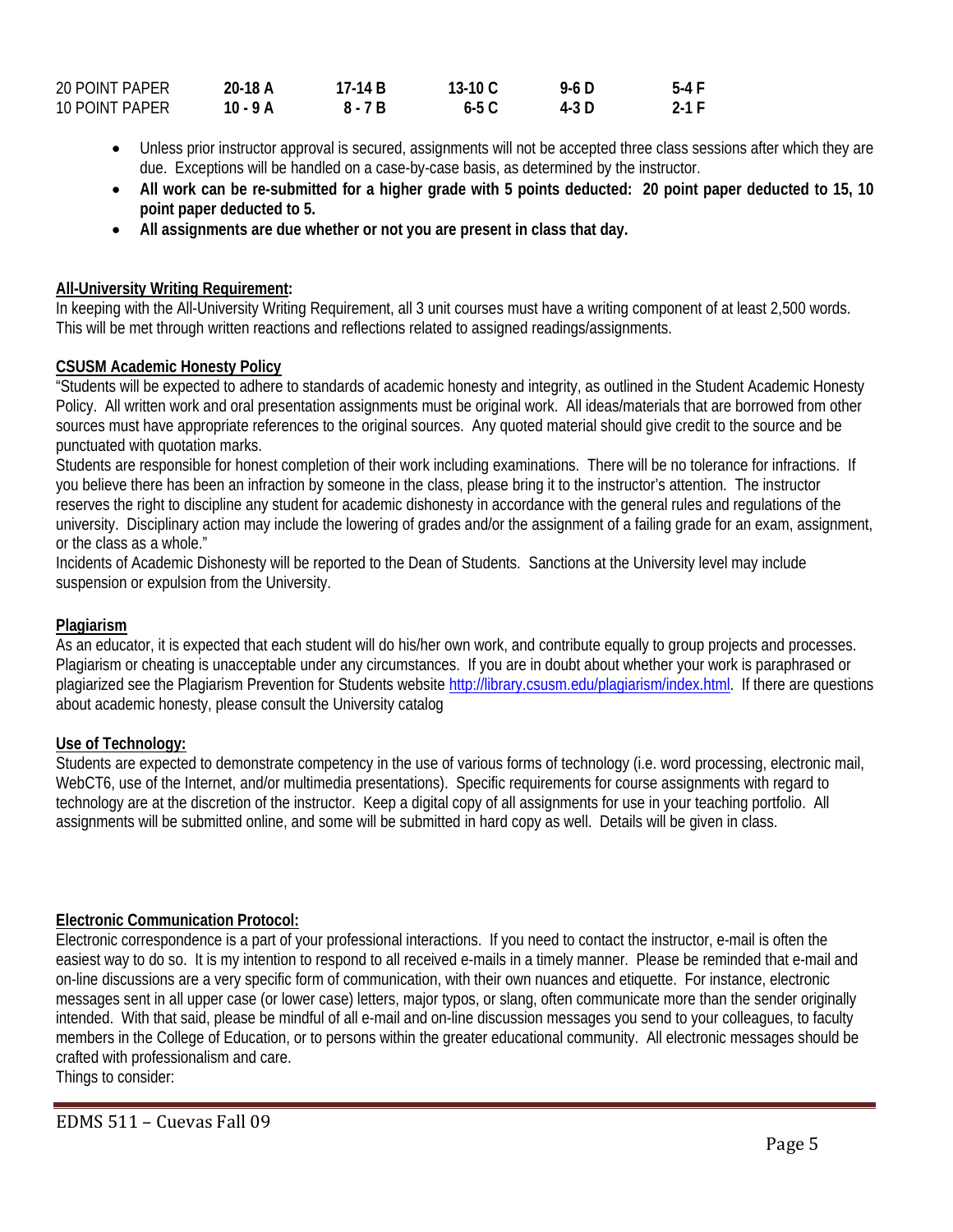- Would I say in person what this electronic message specifically says?
- How could this message be misconstrued?
- Does this message represent my highest self?
- Am I sending this electronic message to avoid a face-to-face conversation?

In addition, if there is ever a concern with an electronic message sent to you, please talk with the author in person in order to correct any confusion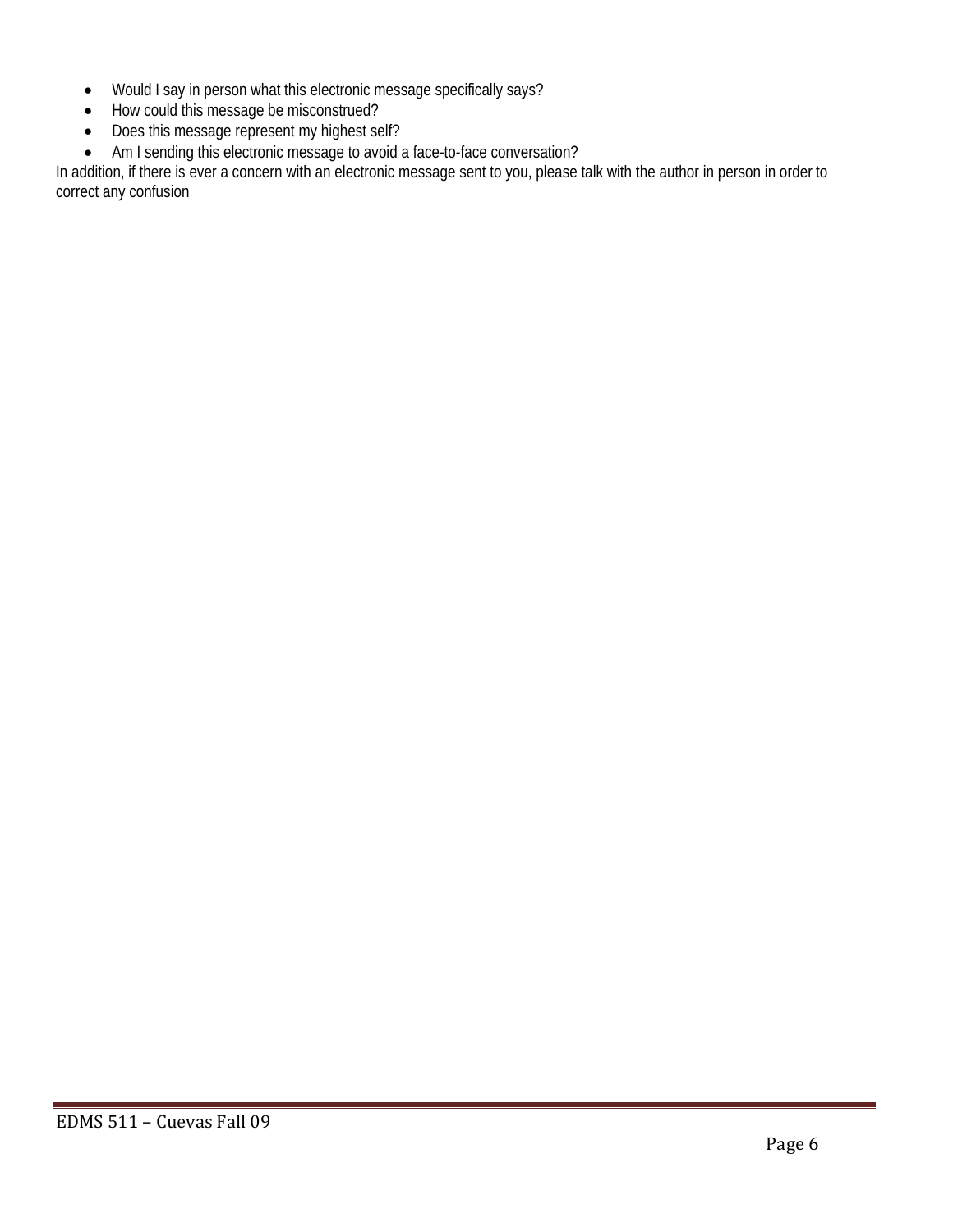#### Assignment # 1 - Positive Learning Environment **20** points **20** points

**Learner Objectives:** Teacher candidates will be able to design a positive learning environment for students with diverse needs

**Assessment:** Three or four teacher candidates will write a **4-page** group paper on a positive learning environment that addresses all students' needs for a specific grade level. Teacher candidates will describe the classroom climate, expectations for students, and classroom procedures**. Each candidate will write a two page reflection sheet regarding how they see themselves implementing the environment their group has created in relationship to the pre planning activities.** One person in each group will be responsible for posting the group paper and every student will post their reflection on WebCT.

| <b>Resources</b> | Title and necessary information:                                                                     |
|------------------|------------------------------------------------------------------------------------------------------|
| Textbooks        | Grant, C. and Gillette, M. (2006). Learning to Teach Everyone's Children: Equity, Empowerment and    |
|                  | Education that is Multicultural. Thomson & Wadsworth. Chapter 3                                      |
|                  | Villa, R, & Thousand, J. (1995). Creating and inclusive school. Alexandria, VA: ASCD. Chapters 3 & 5 |
| Internet Site(s) | Visit a website of your choice                                                                       |

#### **Prerequisite skills:**

- Teacher candidates are able to identify and discuss their beliefs about teaching and learning as related to student behavior.
	- Teacher candidates are able to identify strategies to meet the needs of
		- o Students learning English
		- o Student that are accelerated learners
		- o Students that need special education support under IDEA and/or ADA

#### **Task Guidelines**

1. Complete the 3 following **pre-planning activities** to prepare your group for writing your discipline plan and to write your reflection:

- Read 3 or more discipline theories regarding positive classroom climate, how to maintain rapport with students and families, encourage students to take responsibility of their own learning and work responsibly with others, clear expectations for academic and social behavior, and routines and procedures to be established and maintained from texts or websites.
- One hour and a half of observation of a classroom of the grade level your group has selected. Focus on the teachers strategies to maintain a positive learning environment.
- Interview the teacher you observe about their educational beliefs in developing a positive learning environment.
- Identify grade level/types of students (EL, GATE, Special education and, regular) and develop a discipline plan that has consequence and rewards that are suitable for that grade level and the student need.

#### **Group paper guidelines**

- 1. In what ways can you establish and maintain a positive climate for learning?
- 2. What do you do to establish and maintain rapport with all students and their families?
- 3. How do you encourage students to take responsibility for their own learning, work responsibly with others and independently?
- 4. How do you establish clear expectations for academic and social behavior and respond to behavior that does not meet those expectations?
- 5. What are the classroom routines and procedures that you use, including how you establish and maintain them?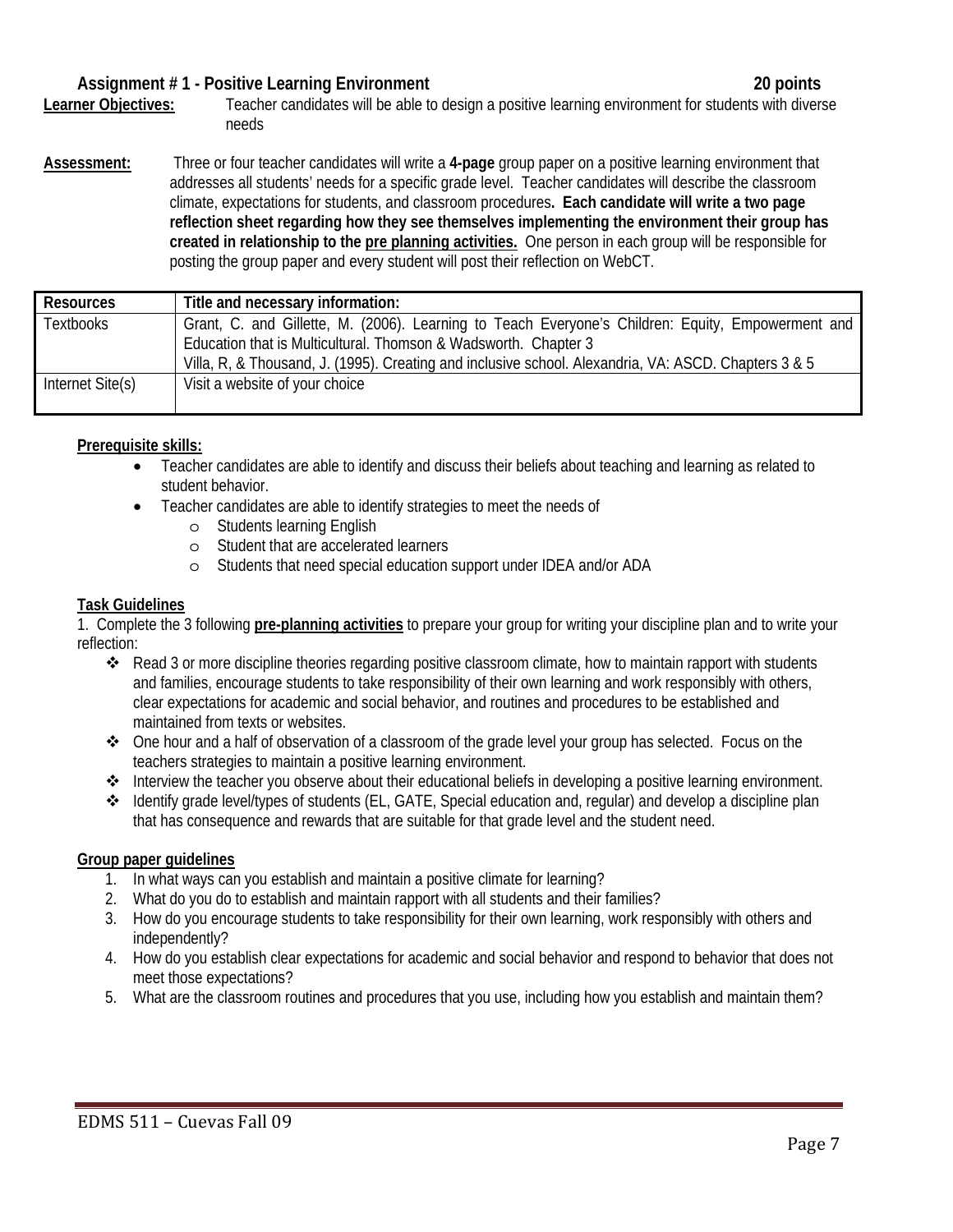# **Positive Learning Environment Rubric 20 points 20 points**

| <b>Elements</b>                                                                                                                       | <b>Beginning to Meet</b><br><b>Expectations</b><br>1-2 points                                                                                                                             | Approaching<br><b>Expectations</b><br>3 points                                                                                                                                                                          | <b>Meets Expectations</b><br>4 points                                                                                                                                                                                                             | Pts |
|---------------------------------------------------------------------------------------------------------------------------------------|-------------------------------------------------------------------------------------------------------------------------------------------------------------------------------------------|-------------------------------------------------------------------------------------------------------------------------------------------------------------------------------------------------------------------------|---------------------------------------------------------------------------------------------------------------------------------------------------------------------------------------------------------------------------------------------------|-----|
| Establishing a positive<br>climate for learning                                                                                       | Does not use outside<br>resources to develop a<br>positive learning<br>environment. Little<br>connection to strategies<br>that would be necessary<br>to maintain the learning<br>climate. | Some evidence of<br>connections to what has<br>been learned about<br>positive learning<br>environment from research<br>and other resources.<br>Explains some strategies<br>that would maintain the<br>learning climate. | Evidence of a clear positive learning<br>environment has been explained in<br>detail based on knowledge and<br>understanding from research and<br>other resources. Clearly shows<br>strategies how this climate will be able<br>to be maintained. |     |
| Rapport with students<br>and families                                                                                                 | Plan has little use of<br>outside information.<br>Does not relate to<br>helping students to<br>connect with academics<br>and behavior.                                                    | Plan has some use of<br>outside information. There<br>is some connection with<br>academics and behavior.                                                                                                                | Plan is well organized and based on<br>research and other resources. There<br>is a direct connect with academics and<br>behavior and how to encourage<br>positive learning for all children.                                                      |     |
| Encourage students to<br>take responsibility for<br>own learning and work<br>with others &<br>independently.                          | Little evidence of how<br>students are going to<br>take responsibility for<br>their learning. Strategies<br>are not clear.                                                                | Has some evidence that<br>the student is responsible<br>for their learning and<br>working with others. A few<br>strategies are explained.                                                                               | Clearly outlines how students are able<br>to learn how to be responsible.<br>Evidence of strategies to teach<br>students how to work independent and<br>with others.                                                                              |     |
| Establishment of clear<br>expectations for<br>academics and<br>behavior & respond to<br>those that do not meet<br>these expectations. | Few expectations to<br>maintain a positive<br>learning environment.<br>Consequences are not<br>appropriate.                                                                               | Some expectations but not<br>clear understood by<br>students. Consequences<br>are not always appropriate<br>for actions of academic and<br>behavior.                                                                    | Expectations are clearly established<br>and understood by students. Clear<br>evidence of consequences that are<br>directly related to non-compliance to<br>expectations.                                                                          |     |
| Routines and<br>procedures established<br>and maintained.                                                                             | Not sufficient amount of<br>routines to create a<br>positive learning<br>environment. Few<br>strategies for maintaining<br>on a regular basis.                                            | Few routines & procedures<br>are identified that are<br>closely related to the grade<br>level. Some strategies for<br>maintaining on a regular<br>basis.                                                                | Evidence of sufficient and clearly<br>defined routines and procedures that<br>are appropriate for this grade. Clearly<br>established strategies to maintain<br>routines and procedures.                                                           |     |
| <b>Total Points</b>                                                                                                                   |                                                                                                                                                                                           |                                                                                                                                                                                                                         | <b>Total Points</b>                                                                                                                                                                                                                               |     |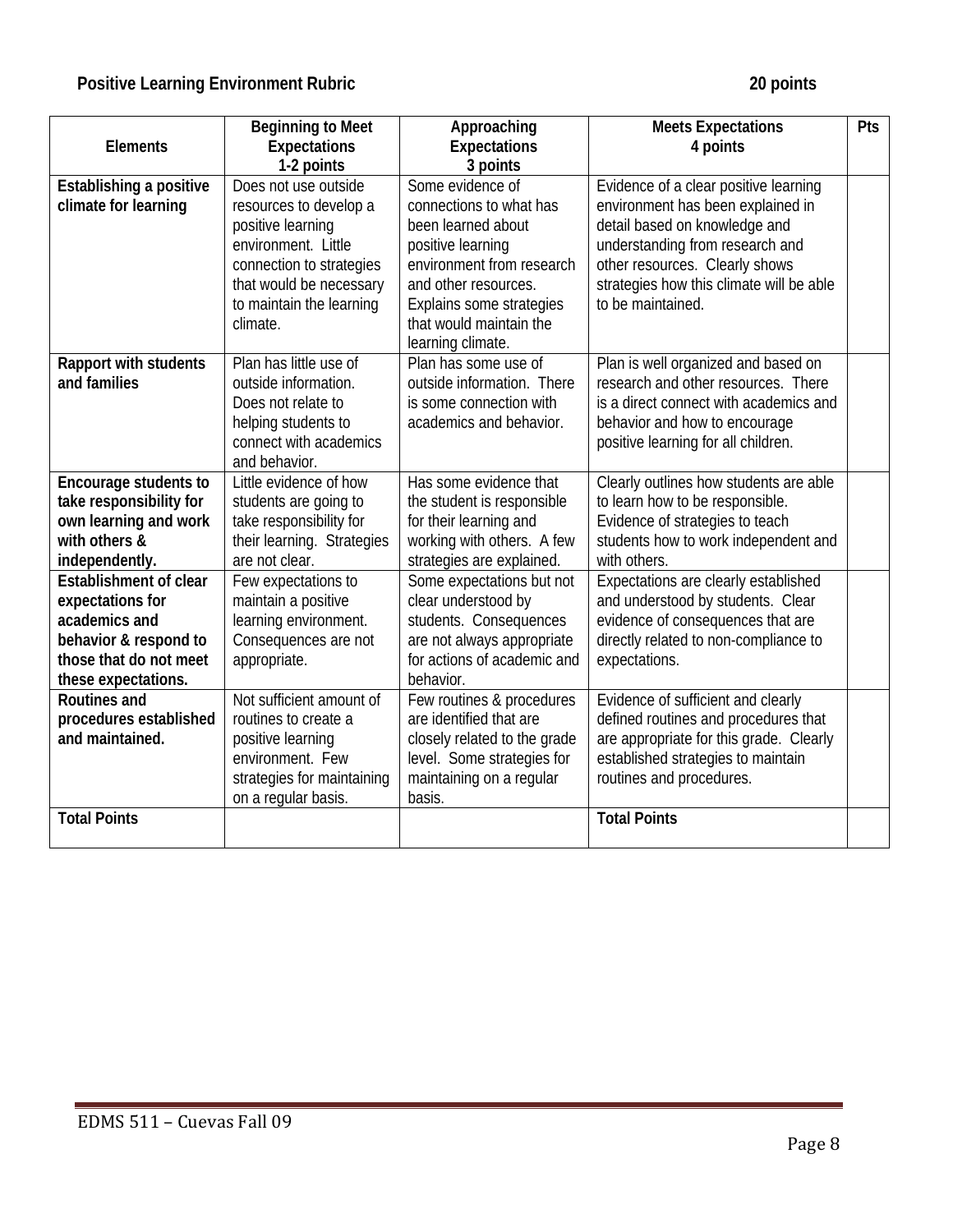## Assignment #2 - Positive Learning Environment Video Critique **5 5 and 5 points** 5 points

Learner Objectives: In a group setting, teacher candidates will watch four video segments that show positive learning environments and will identify specific classroom management techniques shown in the segments by critiquing the 4 segments with their group, completing several assessment questions and submitting an individual reflective response.

**Assessment**: Teacher candidates will view four video segments of four teachers with positive learning environments and will complete several assessment questions. Once you have completed the discussion with their group they will write a **two-page reflection (5 points)** and submit to WebCT.

|                                                | Title and necessary information                                        |
|------------------------------------------------|------------------------------------------------------------------------|
| Positive<br>: learning environment! د<br>video | Video segments & Positive learning environment video critique on WebC1 |

#### **Task Guidelines**

- 1. View the video and respond to the Positive learning environment video critique questions provided on WebCT.
- 2. With your group, discuss your observations and determine the similarities and differences you listed on the Positive learning environment video critique (See rubric)
- 3. Write an individual reflection on what you have learned from the video and how to create a Positive Learning Environment. Show evidence of what classroom management strategies you have observed from the teachers in the video and how they have created a positive leaning environment in their classes based on the questions your group answered in your group paper. Explain your own thoughts on how you will create a positive learning environment when you become a teacher.

#### **Reflection on Positive Learning Environment Video Critique Rubric 5 points**

| <b>INCHCCHOTT OF LOSITIVE LCALLING LITVILOHITICH</b> VIOCO CHIQOC INONIC |                               |                               | J NUIHUJ                       |               |
|--------------------------------------------------------------------------|-------------------------------|-------------------------------|--------------------------------|---------------|
| Element                                                                  | Beginning to meet 1-2         | Approaching 3-4               | <b>Meets Expectation 5</b>     | <b>Points</b> |
| <b>Reflection paper</b>                                                  | Little evidence of learning   | Some evidence of what is      | Reflection shows clear         |               |
| video critique                                                           | from the video and class      | learned through the video and | evidence of what has been      |               |
|                                                                          | discussions. Few details and  | class discussions. Some       | learned through the video and  |               |
|                                                                          | strategies are given on how   | details and strategies are    | class discussions. Explains in |               |
|                                                                          | to create their own positive  | given on how to create their  | detail how they will use this  |               |
|                                                                          | learning environment in their | own positive learning         | information and classroom      |               |
|                                                                          | classrooms.                   | environment in their          | management strategies to       |               |
|                                                                          |                               | classrooms.                   | create their own positive      |               |
|                                                                          |                               |                               | learning environment in their  |               |
|                                                                          |                               |                               | classrooms.                    |               |
|                                                                          |                               |                               | <b>Total</b>                   |               |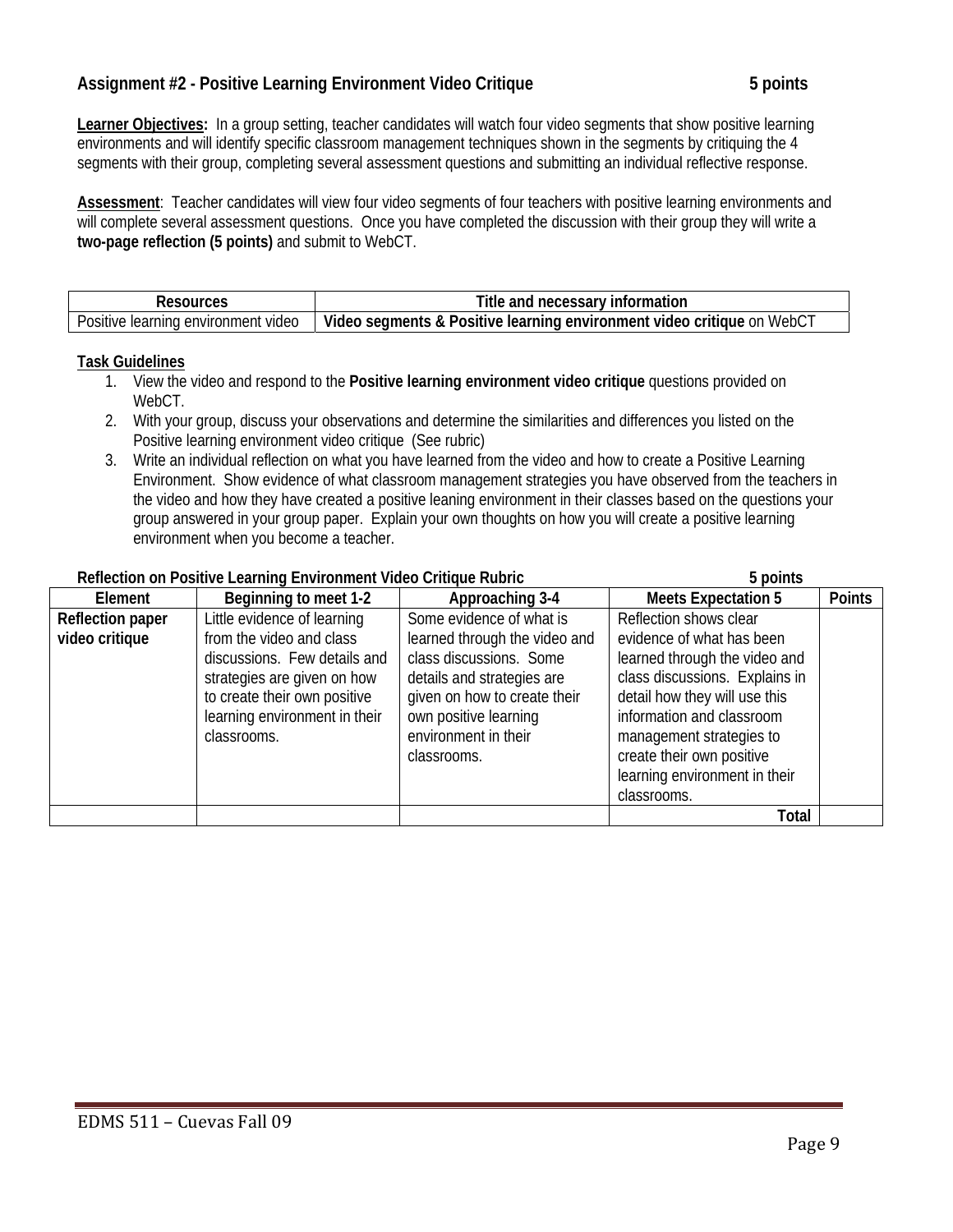# **Task Guidelines**

Write a **TWO**-page reflection connecting the classroom observation, teacher interview, classroom management video, and web sites with the groups' development of a positive learning environment. Provide reasoning for why or why not your beliefs mirror the beliefs of the positive learning environment. This reflection will allow you to develop what you feel would be a good learning environment at this time in your development of becoming a teacher.

# **Reflection Rubric** 5 points **5** points

| Element              | Beginning to meet 1-4         | Approaching 5-7                | <b>Meets Expectation 8-10</b>    | <b>Points</b> |
|----------------------|-------------------------------|--------------------------------|----------------------------------|---------------|
| <b>Reflection of</b> | Does not provide clear        | Provides statements of all     | Clearly states current beliefs   |               |
| management paper     | statement of beliefs. Loosely | beliefs without connection to  | reflecting on the classroom      |               |
|                      | connects phases of the        | all other portions of the      | observation, video, interview of |               |
|                      | assignment with all other     | assignment. Has some           | the teacher, group               |               |
|                      | portions of the assignment.   | reflection with some evidence. | management plan, and any         |               |
|                      | Does not show reflective      |                                | additional information           |               |
|                      | writing with evidence.        |                                | gathered. Reflection provides    |               |
|                      |                               |                                | evidence with sound              |               |
|                      |                               |                                | reasoning.                       |               |
|                      |                               |                                | <b>Total</b>                     |               |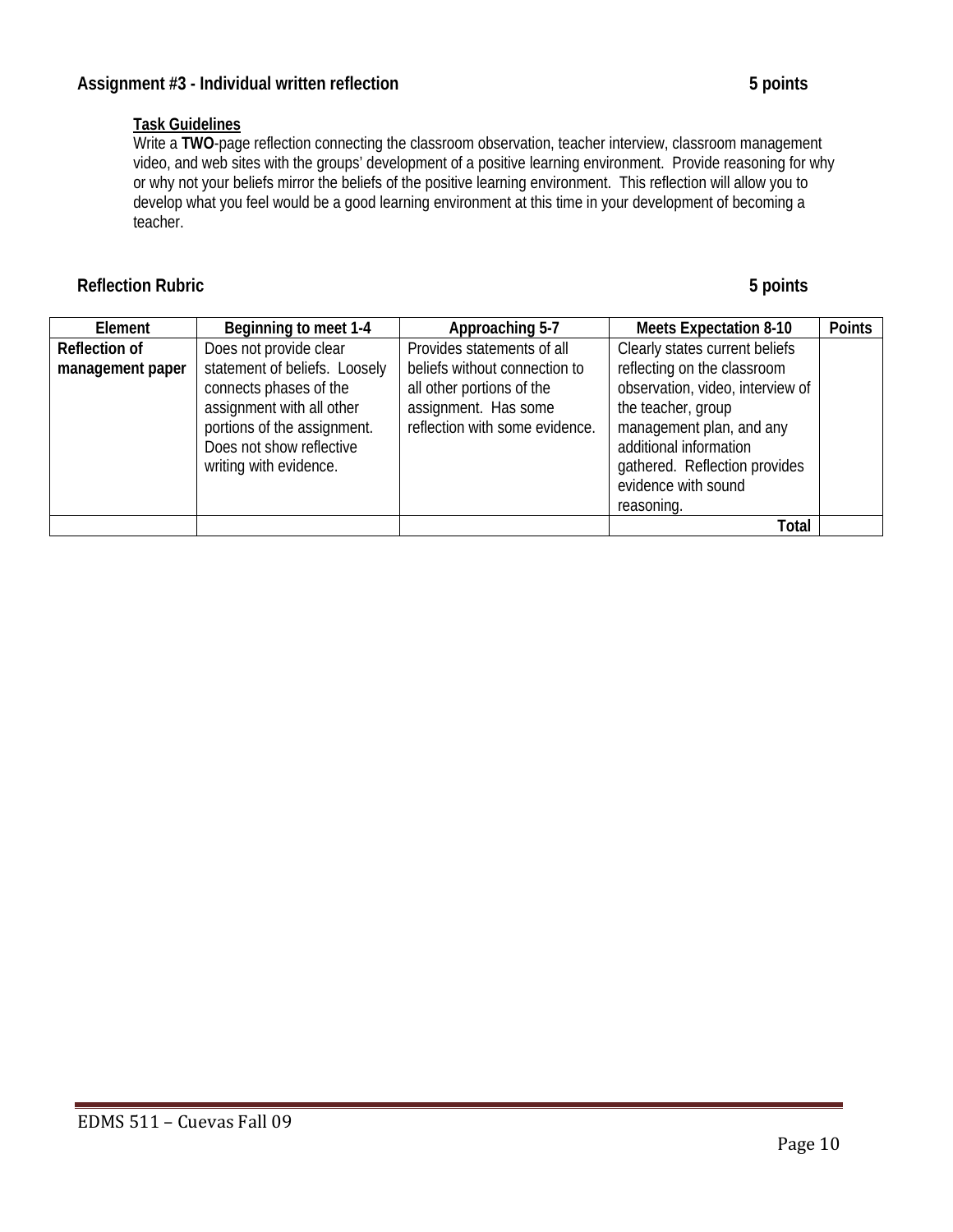#### **Assignment #4 - Lesson Design 25 points**  Learner Objectives:<br> **Learner Objectives:** Teacher candidates will be able to design a lesson that differentiates content, process and product to maximize learning for students with diverse needs. This lesson plan will focus on reading comprehension. This will prepare the candidate for the TPA final assessment.

 **deducted from their grade. Assessment:** In groups of 4 teacher candidates will write a universal lesson plan that differentiates content, process, and product for students learning English, students that are accelerated learners, and students with special needs. **Students who do not participate in the group preparation during class time will have 5 points** 

**Preparation:** Before beginning assignment teacher candidates read the following resources and demonstrate the ability to complete the prerequisite skills.

| <b>Resources</b>       | Title and necessary information:                                                                   |  |  |
|------------------------|----------------------------------------------------------------------------------------------------|--|--|
| <b>Textbooks</b>       | Grant, Carl. A. & Gillette, Maureen. (2005). Learning to Teach Everybody's                         |  |  |
|                        | Children: Equity, Empowerment and Education that is Multicultural. Thomson & Wadsworth. Chapter 5  |  |  |
|                        | Turnbull A., Turnbull, R. & Wehmeyer, M.L. (2007). Exceptional Lives: Special Education in Today's |  |  |
|                        | Schools, 5th Ed. Upper Saddle River, New Jersey: Pearson, Merrill Prentice Hall.                   |  |  |
|                        | Villa, R. A. and Thousand, J. S. (2005). Creating an Inclusive School (2nd ed.).                   |  |  |
|                        | Alexandria, VA: Association for Supervision and Curriculum Development. Chapters 6 & 7             |  |  |
| <b>Other Resources</b> | McCarney, Stephen (2006) Pre-referral Intervention Manual, Hawthorn Educational Services, Inc      |  |  |
|                        | Pierangelo, Roger, & Giuliani, George A. (2001). What Every Teacher Should Know about Students     |  |  |
|                        | with Special Needs: Promoting Success in the classroom. Champaign, IL: Research press.             |  |  |

#### **Prerequisite skills:**

- Teacher candidates are able to write a lesson design using the COE lesson format.
- Teacher candidates are able to differentiate curriculum and instruction based on content, process, and product as defined by Carol Ann Tomlinson (1999)
- Teacher candidates are able to use information about students' readiness range (skills, reading, thinking & information), learning profiles, interests, talents, and culture to differentiate curriculum and instruction (Tomlinson, 1999).
- Teacher candidates are able to identify strategies to meet the needs of:
	- o Students learning English (including differentiation for Beginning, Intermediate, and Advanced levels)
	- o Student that are accelerated learners as referred to by Piergangelo & Giuliani (2001)
	- Students that need special education support under IDEA &/or ADA as referred to by Choate (2000), Grant & Gillette (2005), Piergangelo & Giuliani (2001), Turnbull, Turnbull & Wehmeyer (2007). and Villa & Thousand (1995)

### **Task Guidelines**

- 1. Design a lesson using COE lesson design format.
- information), learning profiles, interests, talents, and culture for all students. 2. Describe what you know about the learners and their context in detail. When describing students that are learning English and their levels of language acquisition, students that are accelerated learners, and students that need special education supports under IDEA &/or ADA include, readiness range (skills, reading, thinking &
- 3. Design a differentiated lesson plan. Consider the lesson you are revising, what content, process and products does the lesson incorporate? How could you revise the lesson to differentiate the content, process, or product for your students learning English, for your accelerated learners and your students with special needs? Address their individual needs based on their readiness (skills, reading, thinking & information), learning profile, interests, talents, and culture.
- 4. Plan Implementation. All students need to feel comfortable and supported to maximize learning. What will you do to create an environment so the whole community values differentiation?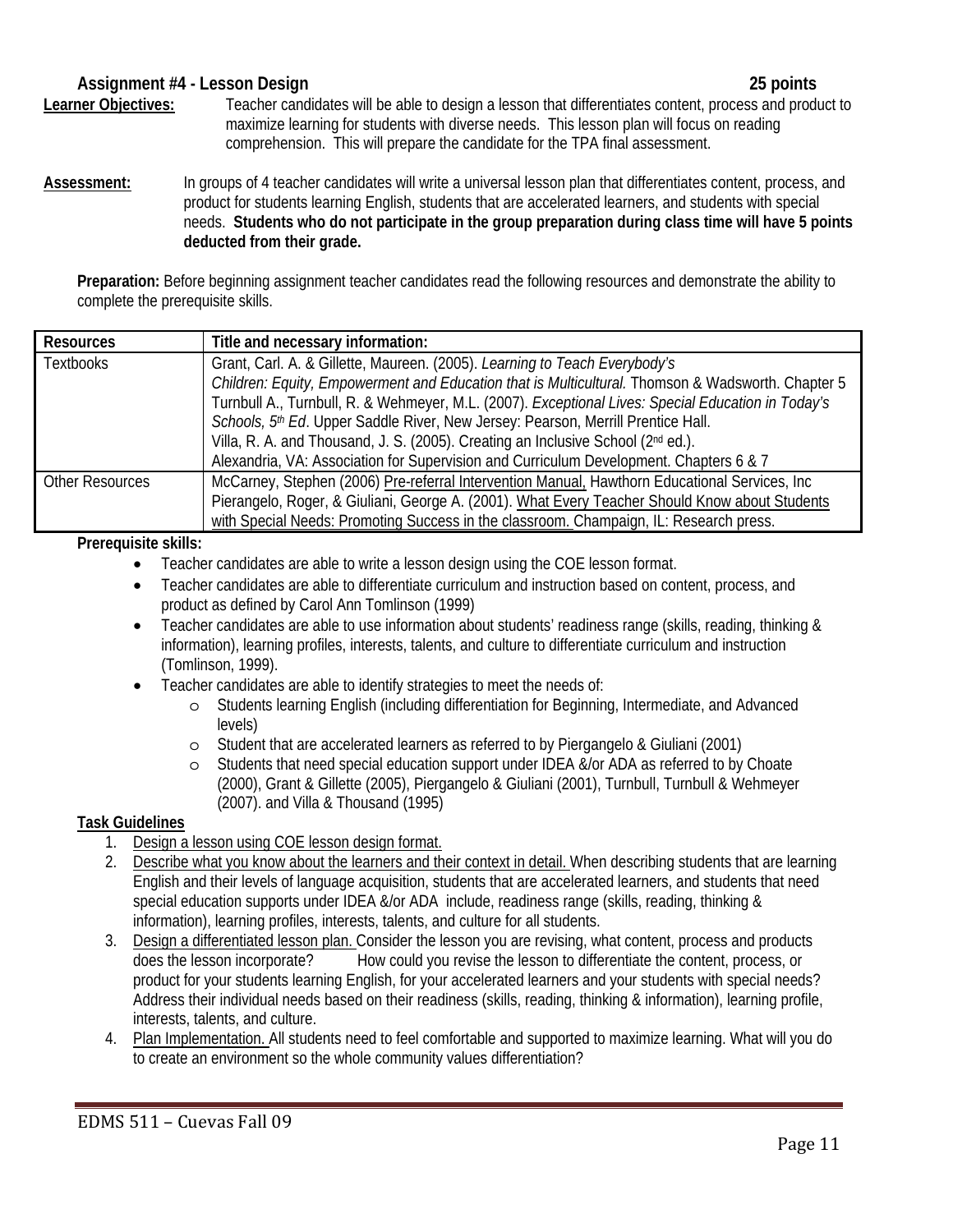#### **TEMPLATE TO BE USED:**

#### **LESSON DESIGN: Developmentally appropriate pedagogy**

#### **Contextual Information**

#### **Elements of the learning experience TPA Task 1,2, and 3**

Grade: Example: 1, 2, 3, etc. Content Area : *Example: Language Arts* Subject Matter : *Example: LA: reading comprehension*  Time period for the learning experience: *Example: 30 minute sessions LA*  Learning Goals/learning objectives for the learning experience:

State adopted content standards *Example: write all content standards directly from the state frameworks* 

Learning goals based on the content standards for students: *Example: learning goals that directly relate to the content standards.* 

#### **Class description TPA Task 1 and 2**

*Example: type of class (self contained, subject specific) time of year, general background of students learning in relationship to new learning (challenges and prior learning) Example: English Learner: Beginning, intermediate, and advanced (use the ELD standards to determine the needs of each of these students. Example: Special education: one student with learning disabilities and one with another special education identified disability Example: GATE student: identify the students needs Example: Regular education: remaining students* 

#### **Developmental needs of the students at this age TPA Task 1 and 2**

 *Example: give examples based on the different learning needs for K-3 and 4-6 Example: developmental age appropriate skills and needs of the students Example: engaging activities (hands on, etc)*

#### **Assessment Plan TPA Task 1,2, and 3**

*Example: Goals assessed based on the content standards and learning goals Example: Type of assessment: Prior knowledge (pre assessment), Formative (progress monitoring), Summative (final product)*

*Example: Feedback strategies: how students will be informed of specific successes and challenges and future activities to fill the individual students gaps.*

*Example: Reflection of the assessment: Strengths and weaknesses in relationship to the learning goal. Describe your alternative assessment based on the potential gaps in the students learning.* 

#### **Materials**

*Example: Review teacher's manuals, pacing guides, and appropriate supplemental materials to determine the materials you will need to present this lesson. Materials should include lists of supplies that will be needed to present this lesson.*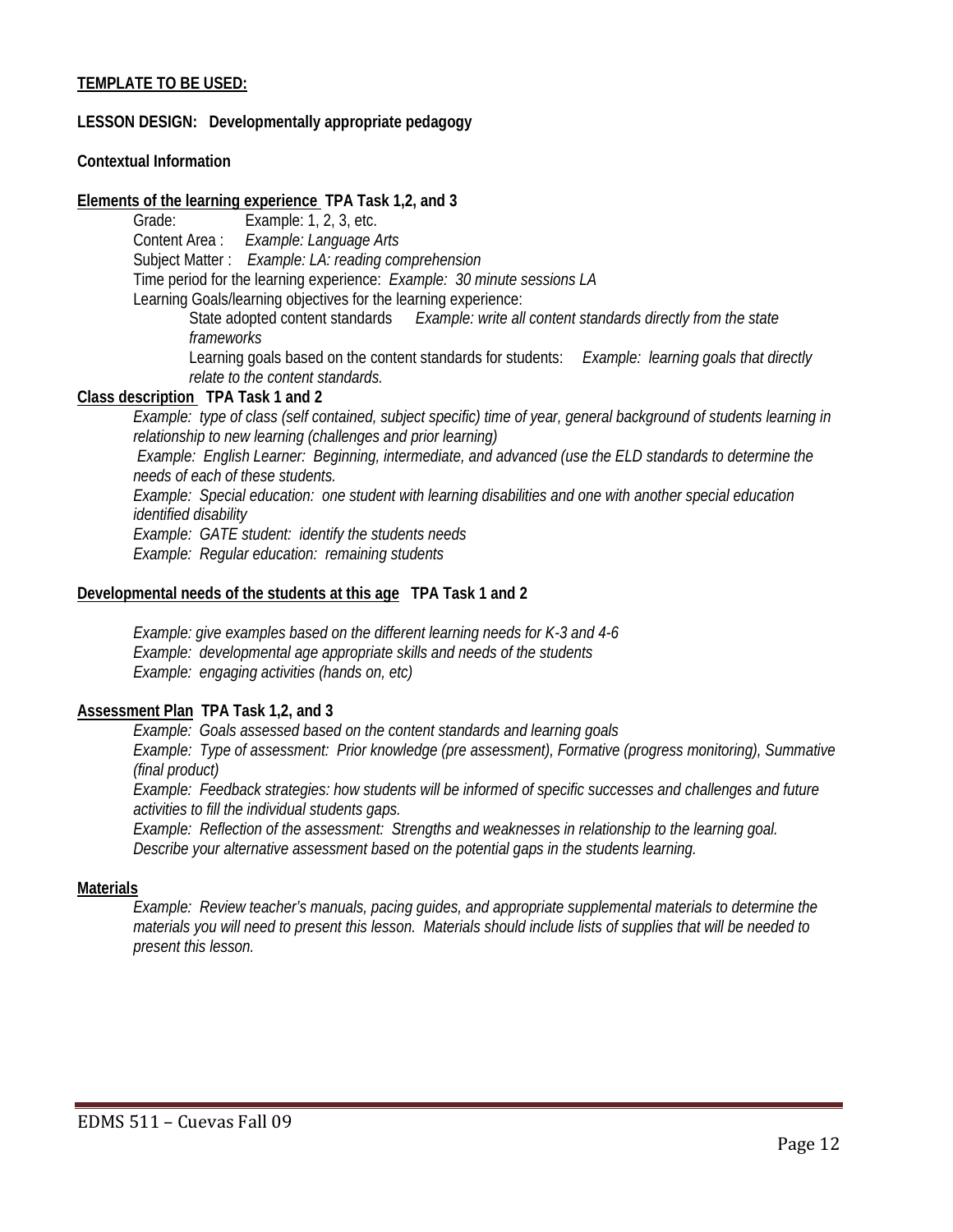#### **Instructional strategies TPA Task 1,2, and 3**

1. Address the subject matter learning goals and developmental needs of the students described. (be sure to reference pages 3-6) *Example: Instructional strategies are what the teacher does during the instruction* 

*Example: Student activities are what the students do during the lesson and independent practice* 

| <b>INSTRUCTIONAL STRATEGIES</b>                                                                           | <b>STUDENT ACTIVITIES</b>                                                           |
|-----------------------------------------------------------------------------------------------------------|-------------------------------------------------------------------------------------|
| Example: Put one instructional strategy in each box with an                                               | Example: Put one student activity to match the instructional                        |
| explanation and amount of time you are anticipating. Expand                                               | strategy in each box with an explanation and amount of time                         |
| the number of boxes to match each strategy.                                                               | you are anticipating. Expand the number of boxes to match<br>each student activity. |
| ANTICIPATORY SET: How will you focus/motivate students?                                                   | <b>ANTICIPATORY SET</b>                                                             |
| TEACH TO THE OBJECTIVE: How will you teach to the                                                         | <b>TEACH TO THE OBJECTIVE</b>                                                       |
| objective? How will you actively involve all students?                                                    |                                                                                     |
| Note: For a skill or task, describe and model the skill/task.                                             |                                                                                     |
| For a concept, provide examples and non-examples.                                                         |                                                                                     |
| GUIDED PRACTICE: How will you structure opportunities for                                                 | <b>GUIDED PRACTICE:</b>                                                             |
| the students to practice in class teacher monitoring (e.g.,                                               |                                                                                     |
| alone, with a partner, in cooperative groups). How will you                                               |                                                                                     |
| "check for students' understanding throughout the lesson?<br>INDEPENDENT PRACTICE: How will you structure | INDEPENDENT PRACTICE:                                                               |
| opportunities for the students to practice outside of class                                               |                                                                                     |
| following the lesson? How will you ensure that the                                                        |                                                                                     |
| independent practice is at the appropriate level of difficulty for                                        |                                                                                     |
| the various students?                                                                                     |                                                                                     |
| CLOSURE: How you are going to remind students of the                                                      |                                                                                     |
| academic progress they made towards the learning goals.                                                   |                                                                                     |

2. Explain why the instructional strategies, student activities and resources are appropriate for this lesson.

*Example: Why are the instructional strategies and student activities appropriate for this class based on content and student development?*

*Example: How do they address the development need of these students?*

*Example: How do they help the students make progress toward achieving the state adopted academic content standards for student in this content area?*

*Example: Understand connections between lesson content and the outside world.*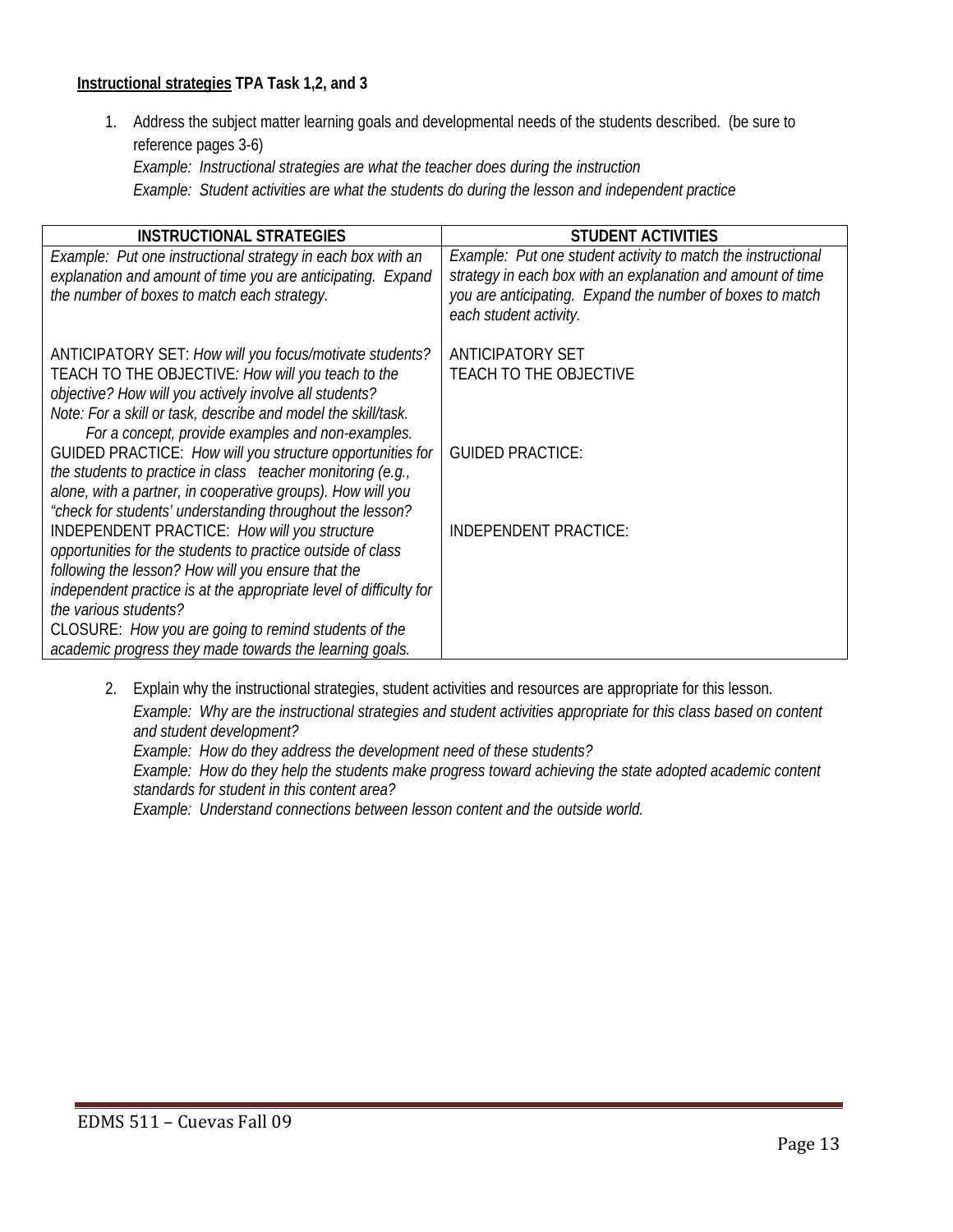**English Language Learner (Differentiated instruction based on the learning goals and instructional strategies) TPA Task 1,2, and 3** 

| <b>TASKS</b>                 | <b>Beginning EL</b> | Intermediate EL | <b>Advanced EL</b> |
|------------------------------|---------------------|-----------------|--------------------|
| Identify 2 specific learning |                     |                 |                    |
| needs based on the           |                     |                 |                    |
| student description          |                     |                 |                    |
| Identify one instructional   |                     |                 |                    |
| strategy or student activity |                     |                 |                    |
| that could challenge the     |                     |                 |                    |
| student                      |                     |                 |                    |
| Explain why the strategy or  |                     |                 |                    |
| activity you chose could     |                     |                 |                    |
| challenge the student        |                     |                 |                    |
| based on the learning        |                     |                 |                    |
| needs of the student         |                     |                 |                    |
| Describe how you would       |                     |                 |                    |
| adapt the strategy or        |                     |                 |                    |
| activity to meet the         |                     |                 |                    |
| learning needs of the        |                     |                 |                    |
| student considering          |                     |                 |                    |
| subject matter pedagogy in   |                     |                 |                    |
| your description             |                     |                 |                    |
| Explain how your             |                     |                 |                    |
| adaptation would be          |                     |                 |                    |
| effective for the student in |                     |                 |                    |
| making progress towards      |                     |                 |                    |
| the goals of your lesson     |                     |                 |                    |
| Explain how your             |                     |                 |                    |
| adaptation would be          |                     |                 |                    |
| effective for the student in |                     |                 |                    |
| making progress toward       |                     |                 |                    |
| English language             |                     |                 |                    |
| development                  |                     |                 |                    |
| What progress monitoring     |                     |                 |                    |
| assessment would you         |                     |                 |                    |
| choose to obtain evidence    |                     |                 |                    |
| of the student's progress    |                     |                 |                    |
| towards a learning goal?     |                     |                 |                    |
| Give rationale for your      |                     |                 |                    |
| choice of assessment.        |                     |                 |                    |
| Use your knowledge of        |                     |                 |                    |
| academic content in this     |                     |                 |                    |
| lesson and this student's    |                     |                 |                    |
| learning needs in your       |                     |                 |                    |
| rationale.                   |                     |                 |                    |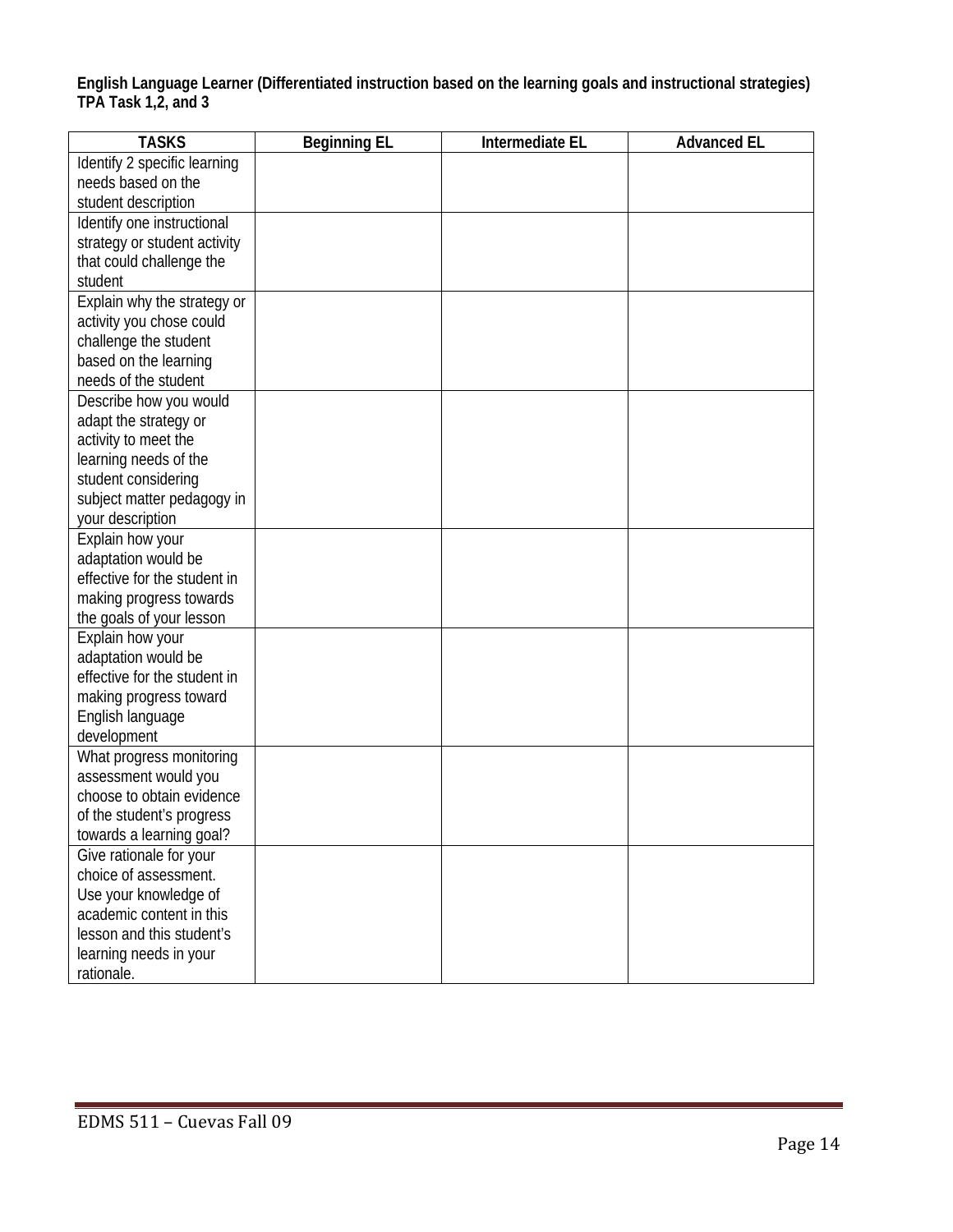# **Special Education**

| <b>TASKS</b>                                                               | <b>LEARNING DISABILITY</b> | <b>GROUP SELECTED DISABILITY</b> |
|----------------------------------------------------------------------------|----------------------------|----------------------------------|
| Identify 1 instructional strategy or                                       |                            |                                  |
| student activity from the plans that                                       |                            |                                  |
| could be challenging for the student                                       |                            |                                  |
| considering the description of your                                        |                            |                                  |
| student                                                                    |                            |                                  |
| Explain why this strategy or activity                                      |                            |                                  |
| could be challenging for the student                                       |                            |                                  |
| based on your description                                                  |                            |                                  |
| Describe how you would adapt the                                           |                            |                                  |
| strategy or activity to meet the needs                                     |                            |                                  |
| of the student                                                             |                            |                                  |
| Explain how your adaption would be                                         |                            |                                  |
| effective for the student making                                           |                            |                                  |
| progress toward achieving the                                              |                            |                                  |
| learning goal                                                              |                            |                                  |
| Identify one additional instructional                                      |                            |                                  |
| strategy or student activity that could                                    |                            |                                  |
| be challenging for the student                                             |                            |                                  |
| considering their learning needs                                           |                            |                                  |
| Explain why the strategy or activity                                       |                            |                                  |
| you chose could be challenging for                                         |                            |                                  |
| the student based on specific                                              |                            |                                  |
| aspects of the student description                                         |                            |                                  |
| Describe how you would adapt the<br>strategy or activity you identified to |                            |                                  |
| meet the needs of the student                                              |                            |                                  |
| What progress monitoring                                                   |                            |                                  |
| assessment would you choose to                                             |                            |                                  |
| obtain evidence of the student's                                           |                            |                                  |
| progress towards a learning goal?                                          |                            |                                  |
| Give rationale for your choice of                                          |                            |                                  |
| assessment. Use your knowledge of                                          |                            |                                  |
| academic content in this lesson and                                        |                            |                                  |
| this student's learning needs in your                                      |                            |                                  |
| rationale.                                                                 |                            |                                  |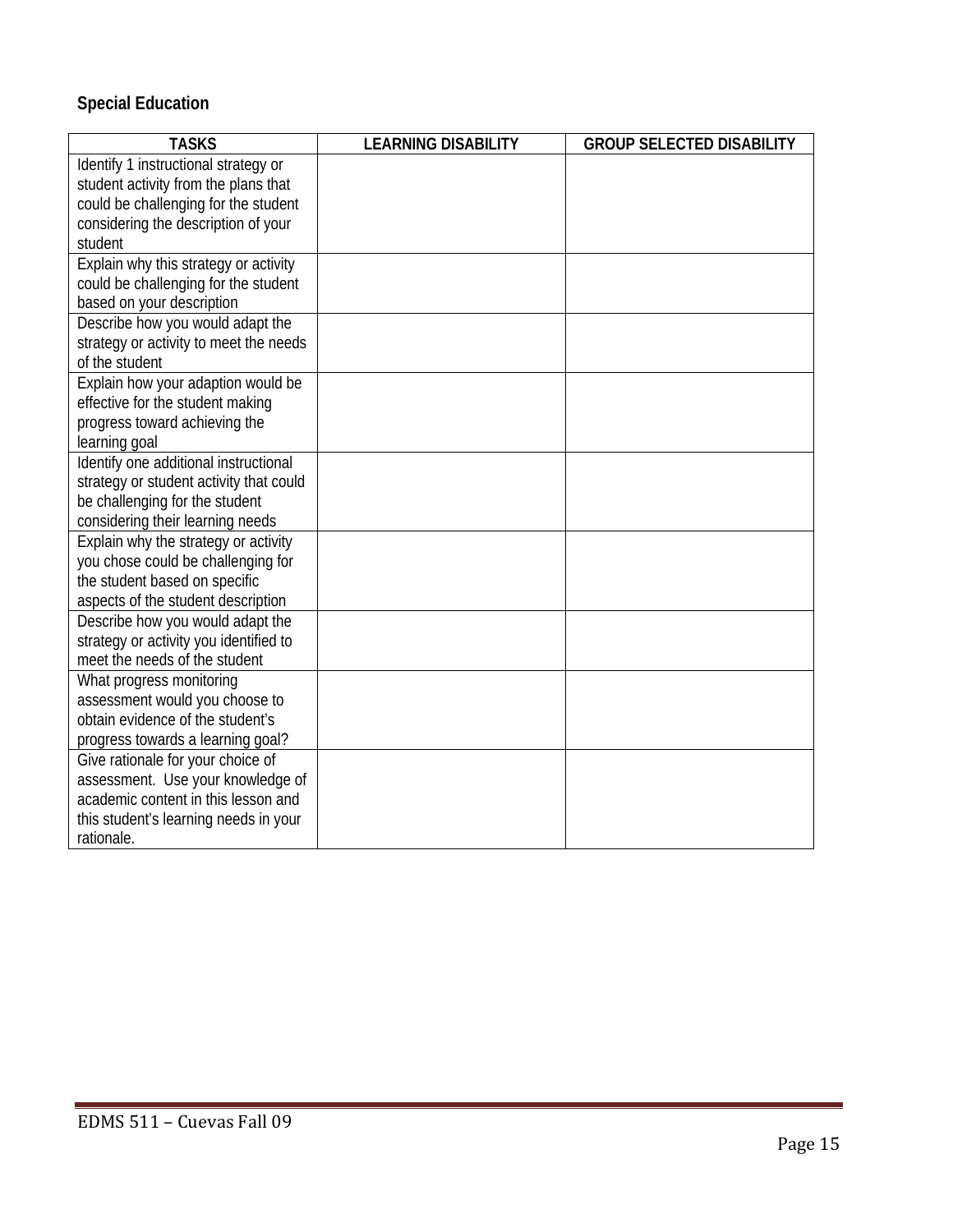| <b>TASKS</b>                                                                | <b>Describe GATE students needs:</b> |
|-----------------------------------------------------------------------------|--------------------------------------|
|                                                                             |                                      |
| Identify 1 instructional strategy or                                        |                                      |
| student activity from the plans that<br>will be challenging for the student |                                      |
| considering the description of your                                         |                                      |
| student                                                                     |                                      |
| Explain why this strategy or activity                                       |                                      |
| will be beyond the students current                                         |                                      |
| ability and will challenge the student                                      |                                      |
| based on your description                                                   |                                      |
| Describe how you would adapt the                                            |                                      |
| strategy or activity to meet the needs                                      |                                      |
| of the student                                                              |                                      |
| Explain how your adaption would be                                          |                                      |
| effective for helping the student                                           |                                      |
| make progress going beyond the                                              |                                      |
| learning goal                                                               |                                      |
| Identify one additional instructional                                       |                                      |
| strategy or student activity that will                                      |                                      |
| be challenging for the student                                              |                                      |
| considering their learning needs                                            |                                      |
| Explain why the strategy or activity                                        |                                      |
| you chose will be challenging for the                                       |                                      |
| student based on specific aspects of                                        |                                      |
| the student description                                                     |                                      |
| Describe how you would adapt the                                            |                                      |
| strategy or activity you identified to                                      |                                      |
| meet the needs of the student                                               |                                      |
| Explain how your adaptation would                                           |                                      |
| be effective for helping the student                                        |                                      |
| make progress toward going beyond                                           |                                      |
| achieving the learning goal                                                 |                                      |
| What progress monitoring                                                    |                                      |
| assessment would you choose to                                              |                                      |
| obtain evidence of the student's                                            |                                      |
| progress towards the learning goal?                                         |                                      |
| Give rationale for your choice of                                           |                                      |
| assessment. Use your knowledge of                                           |                                      |
| academic content in this lesson and                                         |                                      |
| this student's learning needs in your                                       |                                      |
| rationale.                                                                  |                                      |

#### **Universal Backwards Lesson Design**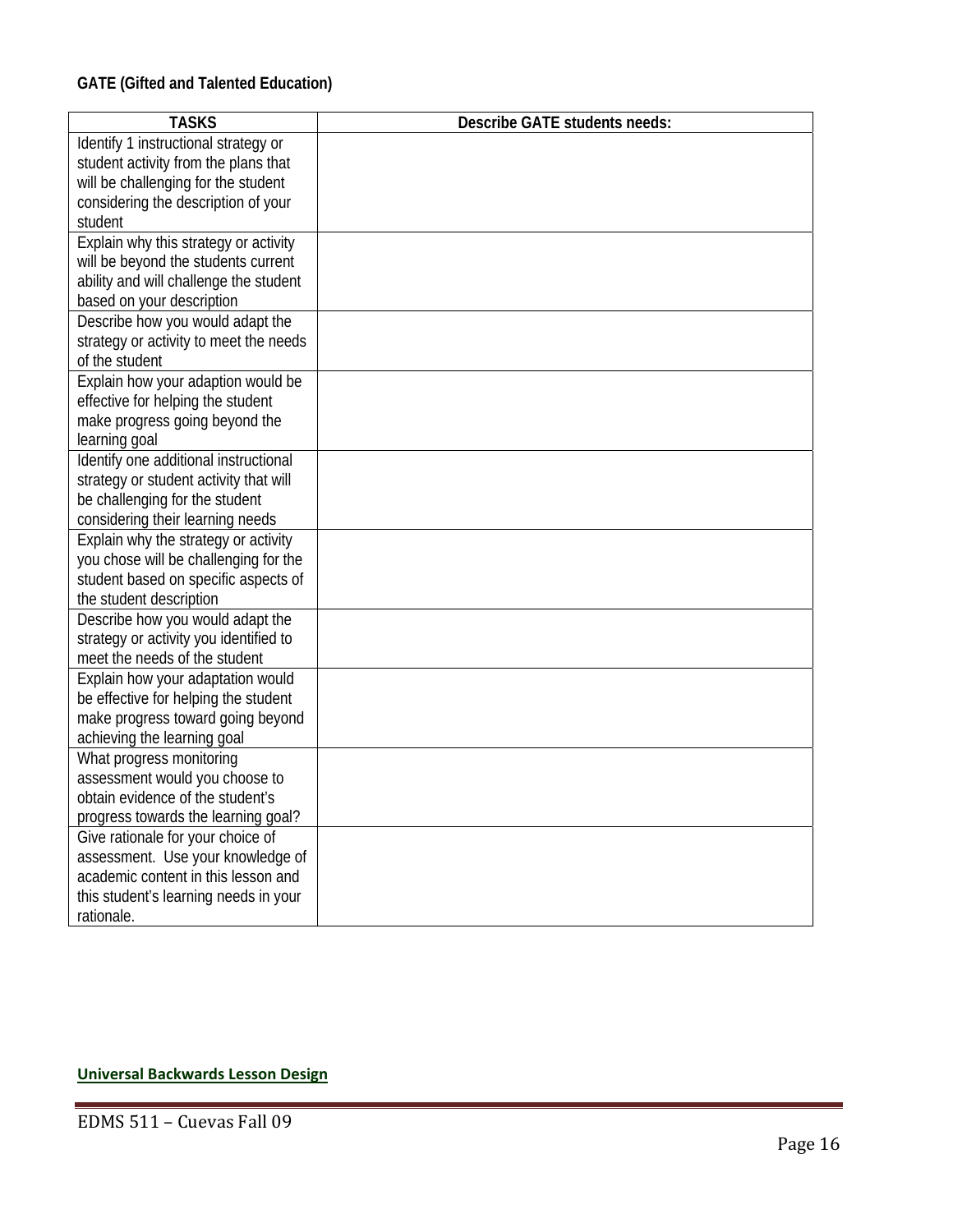|                                | What do you want students to know and be able to do?<br>So, then, how will that be assessed?                                                                                                                                                                                                                                                                                                                                                                                                                                                                                                                                                                                                                                                                   |  |  |
|--------------------------------|----------------------------------------------------------------------------------------------------------------------------------------------------------------------------------------------------------------------------------------------------------------------------------------------------------------------------------------------------------------------------------------------------------------------------------------------------------------------------------------------------------------------------------------------------------------------------------------------------------------------------------------------------------------------------------------------------------------------------------------------------------------|--|--|
| <b>BEFORE</b><br><b>LESSON</b> | Facts about the learner<br>Content/Context<br>Product/Assessment<br>Management/Discipline considerations                                                                                                                                                                                                                                                                                                                                                                                                                                                                                                                                                                                                                                                       |  |  |
|                                | $\mathbf{I}$<br>N<br>T<br>Anticipatory set<br>O                                                                                                                                                                                                                                                                                                                                                                                                                                                                                                                                                                                                                                                                                                                |  |  |
| <b>DURING</b><br><b>LESSON</b> | <b>Teacher Input</b><br><b>Direct Instruction</b><br>$\circ$<br>Modeling<br>$\circ$<br>Exemplars/Non-Exemplars<br>٠<br>Demonstration<br>٠<br>$\mathsf{T}$<br>H<br><b>Guided Practice/Progress Modeling</b><br>R<br><b>Scaffolds and Supports</b><br>$\circ$<br>O<br>Monitor and Adjust, if needed<br>$\circ$<br>U<br>Check for understanding<br>$\circ$<br>G<br>H<br>Independent Practice/Formative Assessment<br><b>Benchmark Criteria for Assessment</b><br>$\circ$<br><b>Closure/Summative Assessment</b><br>Students summarize learning<br>$\circ$<br>Check that objectives were met<br>O<br>B<br>Transfer<br>E<br><b>Extension Activities</b><br>$\circ$<br>Y<br><b>Research Projects</b><br>Home Fun<br>O<br><b>Enrichment Activities</b><br>N<br>٠<br>D |  |  |
| <b>AFTER</b><br><b>LESSON</b>  | Reflection<br>Successes to repeat<br>$\circ$<br>Revisions to make<br>$\circ$                                                                                                                                                                                                                                                                                                                                                                                                                                                                                                                                                                                                                                                                                   |  |  |

# **LESSON PLAN RUBRIC 20 points**

EDMS 511 – Cuevas Fall 09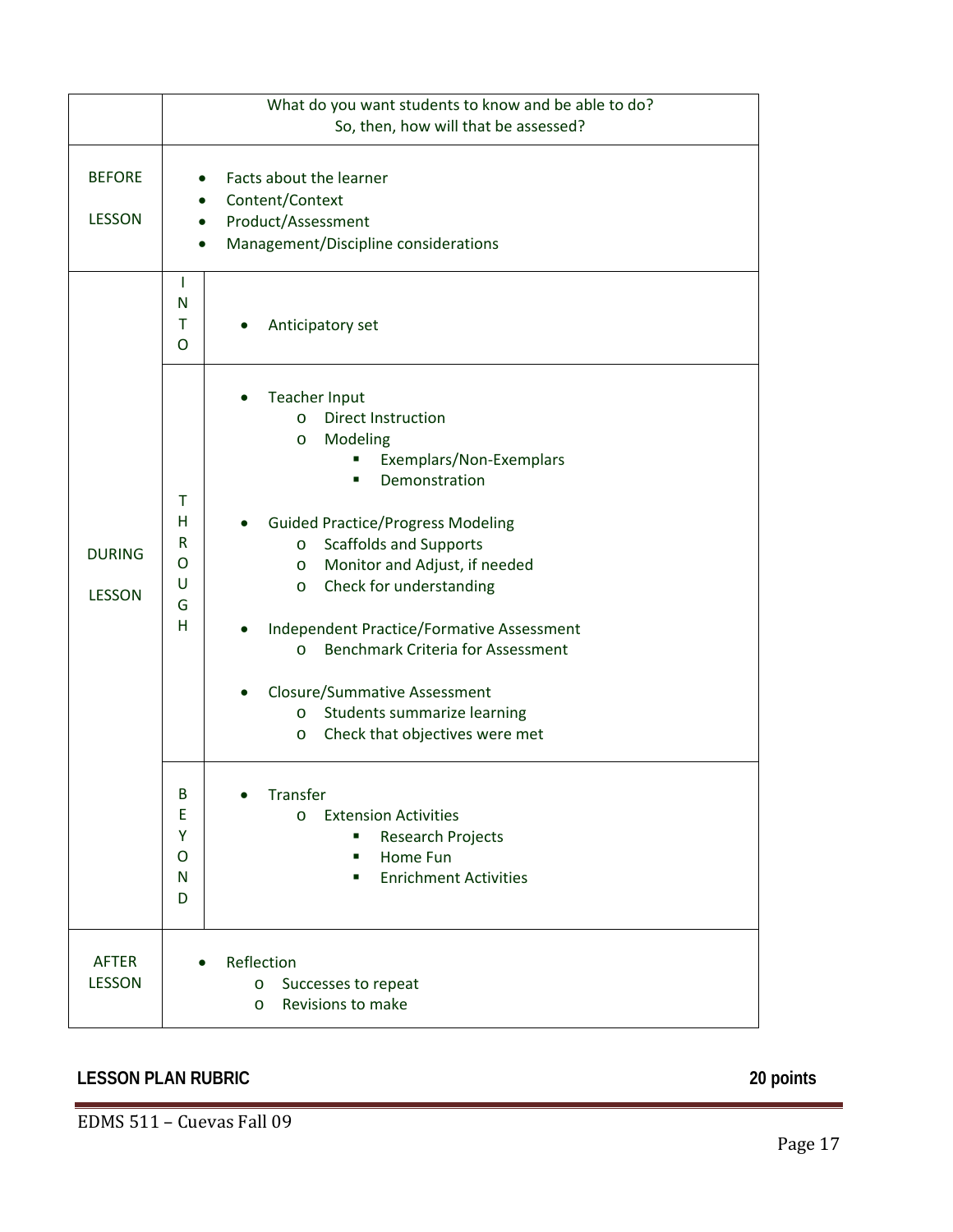| <b>ELEMENT</b>                                                                     | LEVEL $1=1$ point                                                                                                                                                                                                            | LEVEL $2 = 2$ points                                                                                                                                                                                                                                                   | LEVEL $3 = 3$ points                                                                                                                                                                                                                                     | LEVEL $4 = 4$ points                                                                                                                                                                                                                                                                                                                                     |
|------------------------------------------------------------------------------------|------------------------------------------------------------------------------------------------------------------------------------------------------------------------------------------------------------------------------|------------------------------------------------------------------------------------------------------------------------------------------------------------------------------------------------------------------------------------------------------------------------|----------------------------------------------------------------------------------------------------------------------------------------------------------------------------------------------------------------------------------------------------------|----------------------------------------------------------------------------------------------------------------------------------------------------------------------------------------------------------------------------------------------------------------------------------------------------------------------------------------------------------|
| The lesson<br>addresses the<br>content<br>standards                                | Utilizes inappropriate<br>and irrelevant<br>materials and<br>inaccurately or fails to<br>address the content<br>standards. Evidence<br>is unconnected across<br>the response                                                 | Utilizes limited materials<br>and ambiguously<br>addresses the content<br>standards. Materials<br>provide partial relevance<br>to the lesson and content<br>standards are<br>inconsistent. Evidence is<br>weakly connected and<br>inconsistent across the<br>response. | Utilizes appropriate<br>materials and accurately<br>addresses content<br>standards. Materials<br>provide relevance to the<br>lesson and content<br>standards. Evidence is<br>connected across the<br>response.                                           | Utilizes appropriate, detailed<br>and clear materials and<br>accurately addresses content<br>standards. Materials reinforce<br>relevance to the lesson and<br>consistently connect to the<br>content standards. Evidence<br>is purposefully connected and<br>reinforced across the<br>responses.                                                         |
| Student<br>activities are<br>appropriate to<br>the grade<br>level                  | Lesson plan is<br>inappropriate or<br>irrelevant to the<br>students' grade level.<br>Activities are missing<br>connections to the<br>learning goals.                                                                         | Lesson plan is partially<br>appropriate to the<br>students' grade level.<br>Activities show limited<br>connections to the<br>learning goals.                                                                                                                           | Lesson plan is appropriate<br>and relevant to the grade<br>level. Activities show clear<br>connections to the learning<br>goals.                                                                                                                         | Lesson plan is clear,<br>appropriate relevant and<br>engaging to the grade level.<br>Activities show clear and<br>consistent connections to the<br>learning goal.                                                                                                                                                                                        |
| Assessment<br>of learning<br>goals                                                 | Assessment is not<br>related or appropriate<br>to the learning goals.<br>The examples are<br>irrelevant to the<br>content standards.                                                                                         | Assessment is partially<br>related and ambiguously<br>addresses the learning<br>goal. Some examples are<br>minimally related to the<br>content standards.                                                                                                              | Assessment is clearly<br>related to the learning goal.<br>Assessments clearly<br>address pre, formative, and<br>summative. They are<br>appropriate for the grade<br>level and special needs<br>students. They are placed<br>appropriately in the lesson. | Assessment is directly related<br>and appropriate to the<br>learning goal. Assessment<br>address pre assessment,<br>formative, and summative<br>learning objectives and are<br>purposely connected and<br>reinforced. Examples given<br>during assessments relate to<br>content standards.<br>Assessment goals are clear,<br>consistent, and convincing. |
| Instructional<br>strategies and<br>student<br>activities<br>meet learning<br>goals | Instructional strategies<br>are irrelevant and<br>student activities are<br>unconnected and<br>inappropriate to the<br>instructional strategies<br>and are not grade level<br>appropriate.                                   | Instructional strategies are<br>limited and inconsistent<br>and vaguely connected to<br>the student activities and<br>are somewhat age<br>appropriate.                                                                                                                 | Instructional strategies<br>clearly connect to the<br>student activities and the<br>learning goal. Student<br>activities are revenant and<br>derived from the<br>instructional strategies and<br>are age appropriate.                                    | Instructional strategies clearly<br>connect to the student<br>activities and the learning<br>goal. Student activities are<br>purposely and clearly derived<br>from the instructional<br>strategies and are age<br>appropriate.                                                                                                                           |
| Differentiation<br>of students<br>learning<br>needs<br><b>TOTAL</b>                | Differentiation is<br>irrelevant to the<br>description of students<br>and has little or no<br>relation to the content<br>standards and learning<br>goals. Assessments<br>are inappropriate to<br>students learning<br>needs. | Differentiation is<br>inconsistent to the<br>description of students<br>and has minimal relation<br>to the content standards<br>and learning goals.<br>Assessments are partially<br>appropriate to students<br>learning needs.                                         | Differentiation is relevant to<br>the description of the<br>students and relates to the<br>content standards and<br>learning goals.<br>Assessments are<br>appropriate to students<br>learning needs.                                                     | Differentiation is relevant and<br>consistent to the description of<br>students and directly relates to<br>the content standards and<br>learning goals. Assessments<br>are appropriate for all students<br>learning needs with<br>modifications for students with<br>special needs.                                                                      |

# **Assignment #5 - Student Study Team (SST) Process 20 points**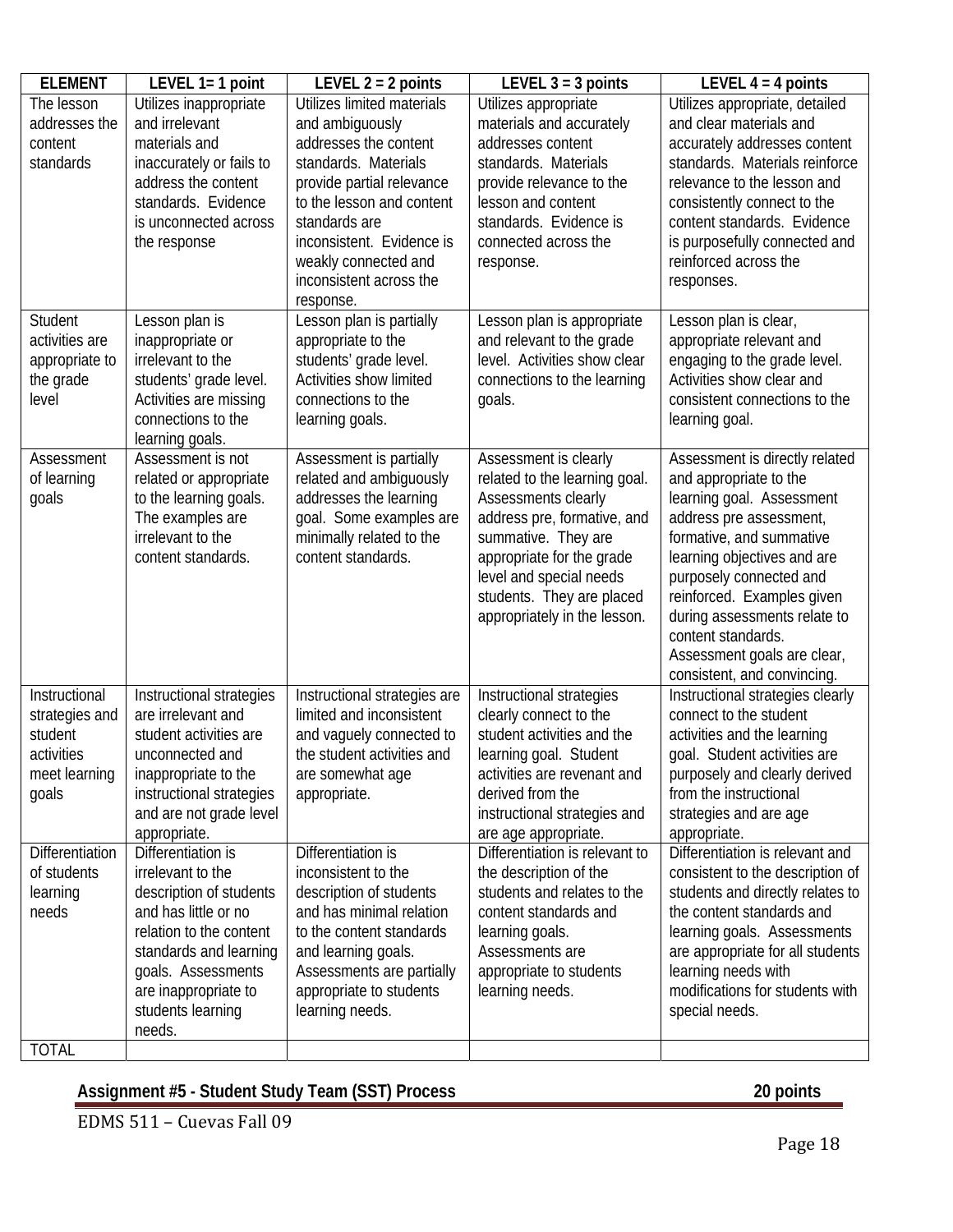Learner Objectives: Knowledge and skill in conducting and participating in the Student Study Team general education pre-referral process **Assessment:** Teacher candidates in groups of 4 will apply their knowledge of the SST processes completing the SST packet and participate in the simulated SST. **Students who do not participate in the group** 

| preparation or simulation will have 5 points deducted from their grade. |                                                                                              |  |  |
|-------------------------------------------------------------------------|----------------------------------------------------------------------------------------------|--|--|
| Resource(s):                                                            | Title and necessary information:                                                             |  |  |
| <b>Textbooks</b>                                                        | Grant, Carl. A. & Gillette, Maureen. (2005). Learning to Teach Everybody's                   |  |  |
|                                                                         | Children: Equity, Empowerment and Education that is Multicultural. Thomson &                 |  |  |
|                                                                         | Wadsworth. Chapter 5                                                                         |  |  |
|                                                                         |                                                                                              |  |  |
|                                                                         | Villa, R. A. and Thousand, J. S. (2005). Creating an Inclusive School (2nd ed.).             |  |  |
|                                                                         | Alexandria, VA: Association for Supervision and Curriculum Development.                      |  |  |
| <b>Other Resources</b>                                                  | Choate, J.S. (2000) Successful inclusive teaching: Proven ways to detect and correct special |  |  |
|                                                                         | needs (3rd ed.) Boston: Allyn & Bacon. (ISBN 0-205-30621-7)                                  |  |  |
|                                                                         | Chapter 1 & 16                                                                               |  |  |
| Web site                                                                | Visit a web site to learn more about the child you have selected                             |  |  |

#### **TASK AND GUIDELINES**

#### **Objectives**

- demonstrate knowledge of the use of the SST model
- recognize the various roles of the SST members
- examine support options for students based upon their unique individual characteristics
- understand the use of pre-referral strategies and interventions to assist the child in class
- clarify the initial procedures involved in identifying students for special education support

#### **Preparation**

- Complete the Pre-referral/Triad packet with observed characteristics of the student's behavior and learning or behavioral challenges, how the child's characteristics affect school performance, and possible strategies for supporting the student. (use Pre-referral Intervention Manual for reference)
- In groups of 4 meet with your Triad model and discuss your student. (teacher, facilitator, parent, and referring teacher)
- Complete the SST Summary Sheet with each column filled out in items that would be covered in an SST.
- Part of the packet will address the needs of the child that your group created as well as information from your text books and web sites you visited to complete your understanding of your child and areas that you need to address as a teacher. The web sites will provide information about the challenging student characteristic and strategies for supporting the student.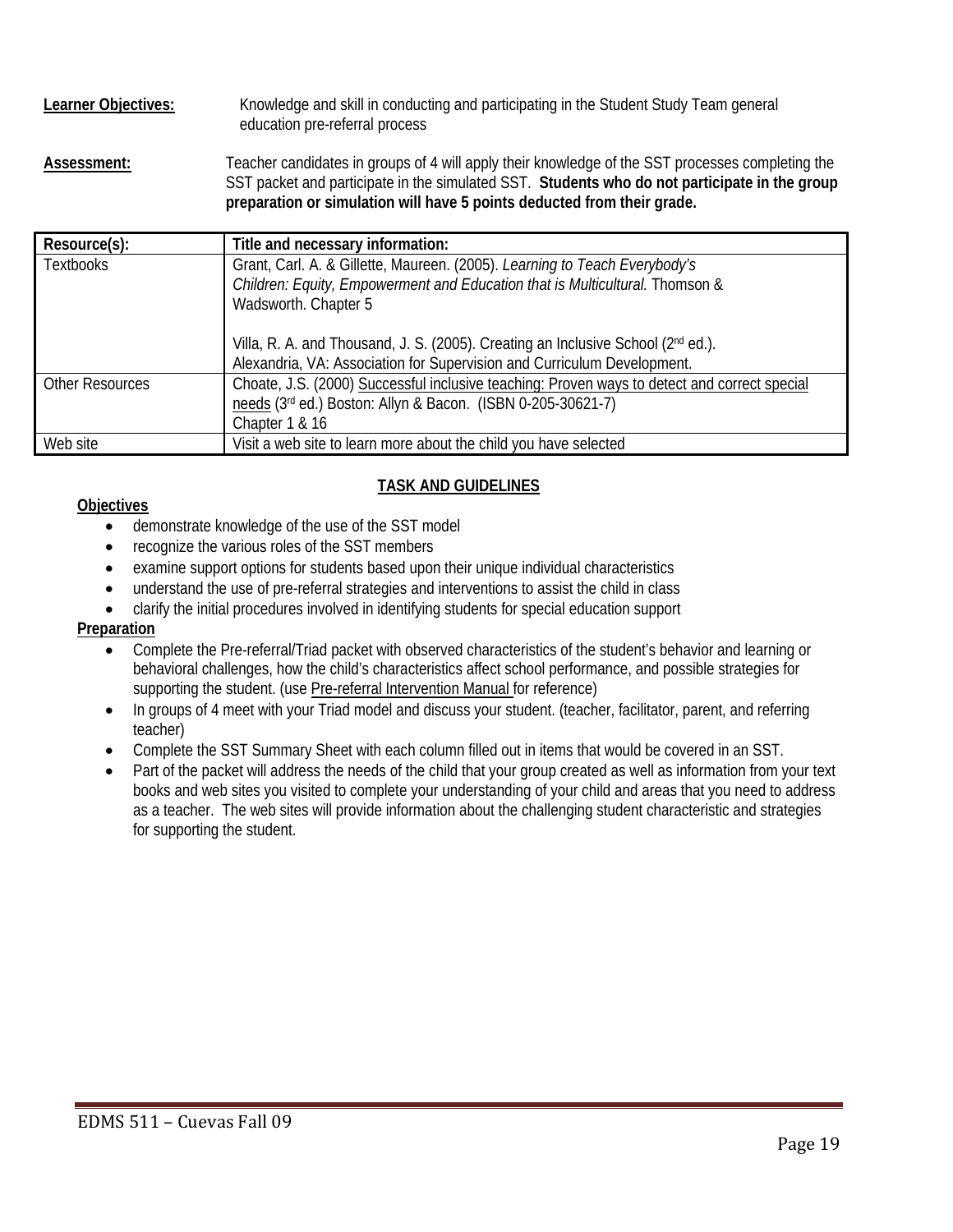| Element                                                                                                         | Developing                                                                                             | <b>Meets Expectations</b>                                                                                                       | <b>Exceeds Expectations</b>                                                                                                                                                                                        | <b>Total</b> |
|-----------------------------------------------------------------------------------------------------------------|--------------------------------------------------------------------------------------------------------|---------------------------------------------------------------------------------------------------------------------------------|--------------------------------------------------------------------------------------------------------------------------------------------------------------------------------------------------------------------|--------------|
|                                                                                                                 | 1 point                                                                                                | 2 points                                                                                                                        | 4 points                                                                                                                                                                                                           |              |
| Completion of the<br>Pre-referral<br>process.                                                                   | Packet complete.                                                                                       | Packet complete but does<br>not show support of all the<br>components of the SST                                                | Completed packet with direct<br>support using all the components<br>of the SST process.                                                                                                                            |              |
|                                                                                                                 |                                                                                                        | process.                                                                                                                        |                                                                                                                                                                                                                    |              |
| <b>Understands child</b><br>and parent as<br>indicated on the<br>parent conference<br>and student<br>interview. | The parent<br>conference and<br>needs of the child are<br>not clear.                                   | The student's strengths,<br>needs, language and culture<br>are understood and are<br>addressed in the triad<br>conference.      | The student's strengths, needs,<br>language, and culture are<br>understood and can incorporate<br>the child's life outside of the school<br>into the triad conference. Clear<br>understanding of the child (web    |              |
| Development of<br>interventions is<br>found in the pre-<br>referral triad<br>summary sheet.                     | The strategies are<br>vague and not<br>appropriate for the<br>student to be<br>successful.             | The strategies somewhat<br>demonstrates an<br>understanding of the<br>students uniqueness with<br>the ability to be successful. | sites, text book reference)<br>The strategies recommended<br>support the student's uniqueness<br>and addresses the student's<br>strengths and needs for academic,<br>social/emotional, and physical<br>objectives. |              |
| Completion of the<br>SST summary sheet<br>addressing the<br>areas needed from<br>the checklist.                 | Few areas are<br>addressed based on<br>the students needs.                                             | Some of the areas are<br>addressed to assist the<br>student.                                                                    | All areas are addressed<br>appropriate to the students needs<br>both academically and<br>behaviorally.                                                                                                             |              |
| Participation in<br>simulation<br><b>Total points</b>                                                           | Does not have a clear<br>understanding of the<br>student and does not<br>participate<br>appropriately. | Uses some information<br>correctly about the child in<br>playing the role as an SST<br>member.                                  | Understands the child and is able<br>to play the selected role in their<br>group. Gives constructive<br>suggestions and demonstrates<br>knowledge of the SST process.                                              |              |
|                                                                                                                 |                                                                                                        |                                                                                                                                 |                                                                                                                                                                                                                    |              |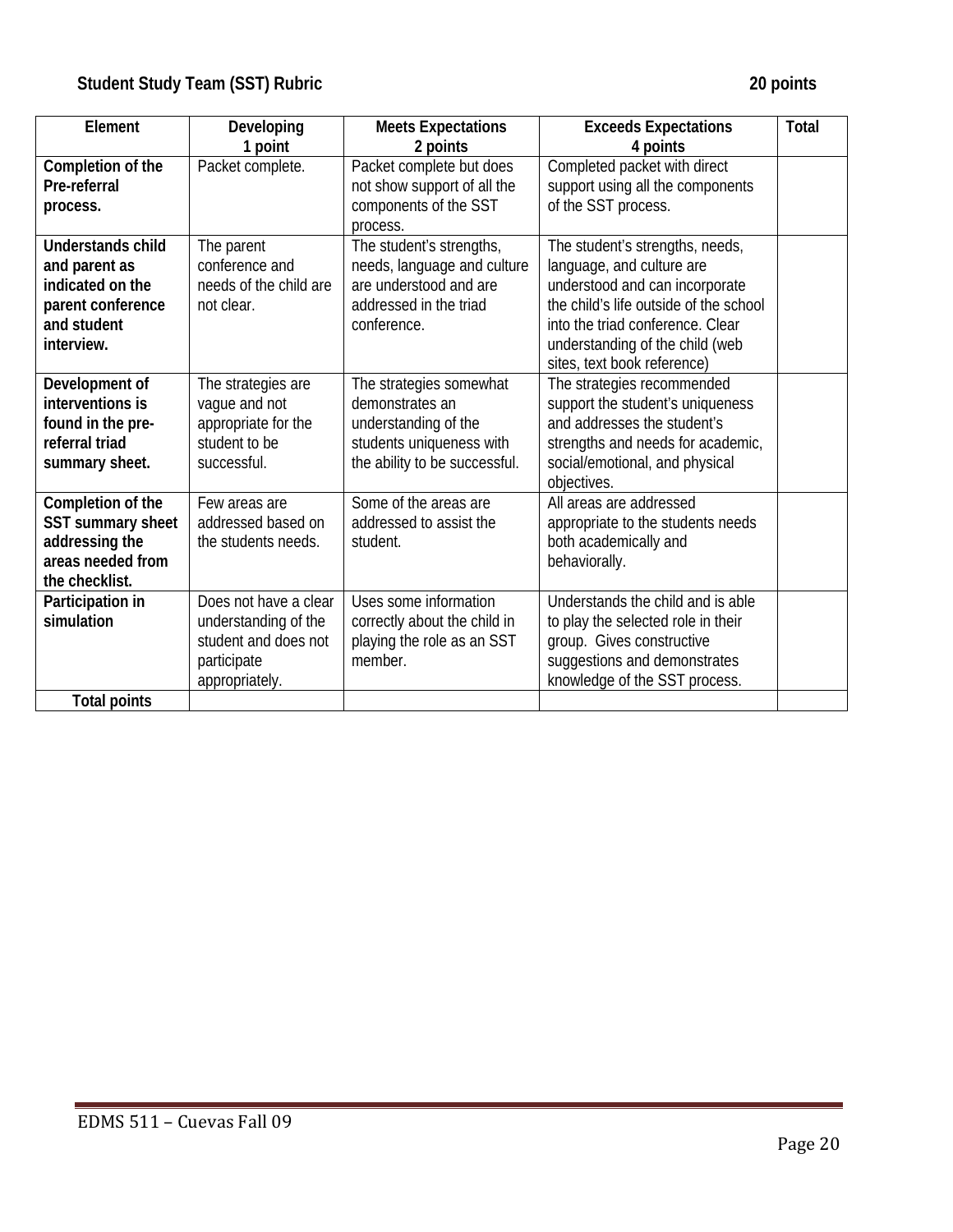#### **Assignment #6 - Observation – Child in the classroom 20 points**

| Learner Outcomes: | Teacher candidates will write a 3 page paper including:                                                                                                                                              |
|-------------------|------------------------------------------------------------------------------------------------------------------------------------------------------------------------------------------------------|
|                   | apply their knowledge of professional observation skills, including identification of<br>$\bullet$<br>major characteristics of the learning and social behaviors of typical and atypical<br>students |
|                   | differentiate between professional and unprofessional observation skills<br>$\bullet$                                                                                                                |
|                   | record what they observe by identifying the students educational needs<br>٠                                                                                                                          |
|                   | write up their observation notes with recommendations for curriculum and<br>٠<br>instructional implications                                                                                          |
| Assessment:       | Teacher candidates will apply their knowledge of professional observation skills and<br>curriculum and instructional strategies                                                                      |
|                   | to observe a student (not in a SDC or RSP pull out program)                                                                                                                                          |
|                   | take objective notes on the student's behavior, and<br>2)                                                                                                                                            |
|                   | 3)<br>write up a report summarizing the observation and make educational<br>recommendations for the student.                                                                                         |

| <b>Resources</b>   | Title and necessary information:                                                           |  |
|--------------------|--------------------------------------------------------------------------------------------|--|
| <b>Textbooks</b>   | Grant, Carl. A. & Gillette, Maureen. (2005). Learning to Teach Everybody's                 |  |
|                    | Children: Equity, Empowerment and Education that is Multicultural. Thomson & Wadsworth.    |  |
|                    | Chapter 3,4, 5                                                                             |  |
|                    | Turnbull A., Turnbull, R. & Wehmeyer, M.L. (2007). Exceptional Lives: Special Education in |  |
|                    | Today's Schools, 5th Ed. Upper Saddle River, New Jersey: Pearson, Merrill Prentice Hall.   |  |
|                    | pp. 252-253, 321 & 417                                                                     |  |
| Internet Resources | Tomlinson, Carol Ann. (1999). The Differentiated Classroom: Responding to the needs of all |  |
|                    | learners. Alexandria, VA: Association for Supervision and Curriculum Development. ISBN #0- |  |
|                    | 87120-342-1 (Available free through CSUSM ebooks library.)                                 |  |

### **Task Guidelines**

1. Identify a student to observe.

Chose a child that represents a non regular education student: English Learner, student that is an accelerated learner, student that has a special education label under IDEA or ADA, or has participated in a SST)

Make sure the teacher understands that you are not helping in the classroom during this observation.

- 2. Observe the student for 60 minutes (must include learning activities)
- 3. It is NOT REQUIRED to see the student's records. These are confidential and you may not have access. If you are able to read the child's record include that in your background report.
- 4. Remember to keep all information about your student confidential. Use pseudonyms (false names) for the child, the child's teacher and the school.
- 5. Write Student Data: Part I of Report.

(This part of the report is only a documentation of what you see and hear. DO NOT include any opinions.)

6. Write Observation Summary & Recommendations: Part II of Report

(This is the only place you can share your opinions.)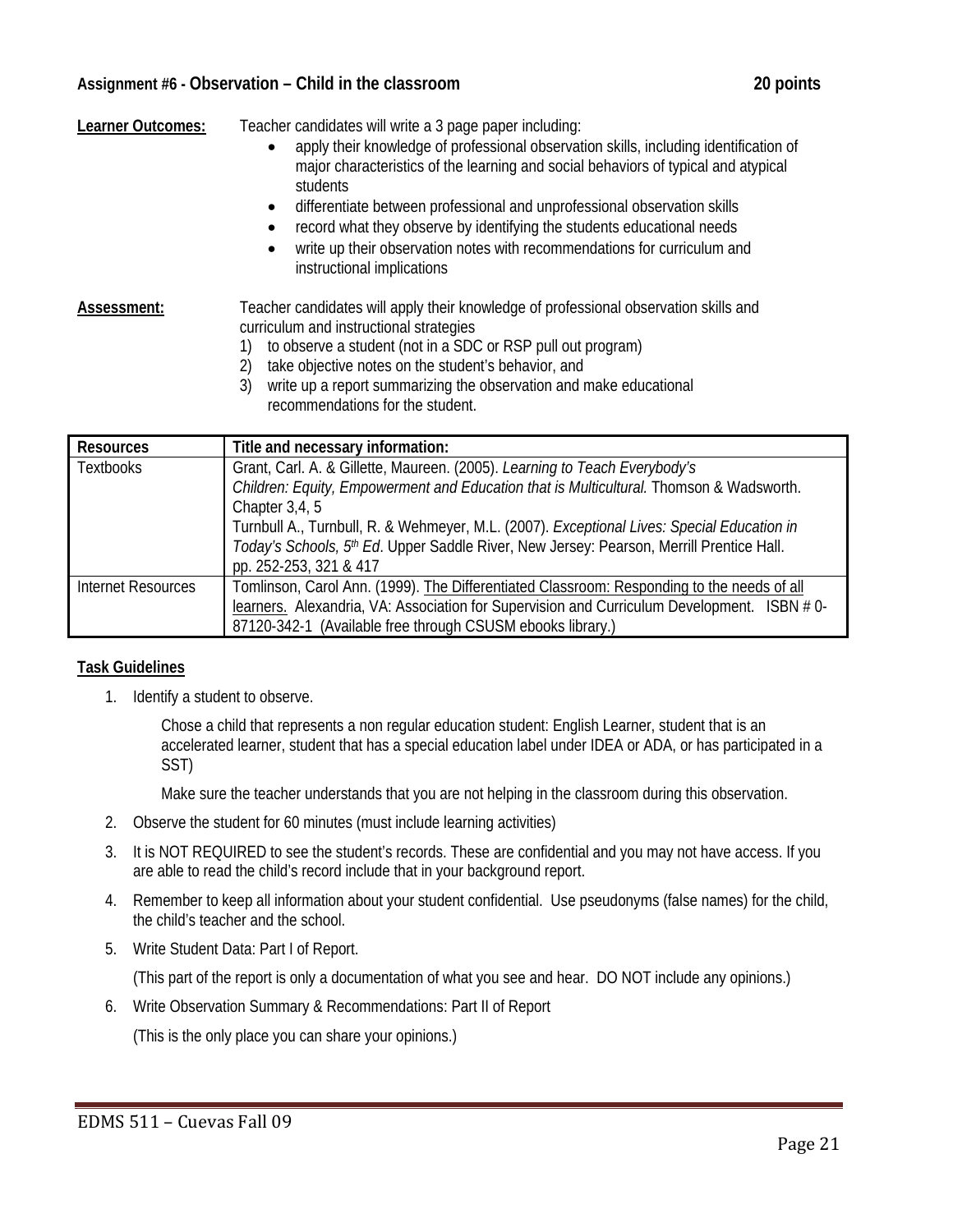The following information is to serve as a guideline to write your observation. DO NOT simply answer the questions. This must be written in paragraph form.

# **Part 1: Student Data**

#### **Background Information**

- Student's Pseudonym
- Chronological Age of Student
- Student's Grade
- Pre-school and K-12 school history if available
- Health issues (allergies, diagnosed ADHD, glasses...)
- Family information: does the child live with and who else is part of the student's family (divorced parents, raised by grandmother, siblings, foster family…)
- Special service student receives (IEP, SST, ESL, referred for testing)
- Attendance and tardiness concerns

#### **Placement**

- What program is a student receiving service from?
- Where is student receiving those services?
- What portion of the day is the student in general education?
- What portion is student in other placements?
- How have the student's unique needs and services impacted their success/progress in school?
- Describe the setting in which you observed the student in detail
	- o What does the room look like?
	- o Where is the student in the room?
	- o Who are the educators in the room?
	- o What proximity do the educators have with the student?
	- o What students are near the student you are observing?

#### **Performance (Student learning)**

- Describe the student's body language
- Describe the student's facial expressions
- Describe the student's actions/activities as they participate in class
- Describe the student's verbal and nonverbal interactions with peers and adults
- What does the student do to show their learning?
- What type of checking for understanding for the students learning is evident
- Describe verbal and nonverbal interactions adults have with student (how does the teacher interact with the student)
- Describe verbal and nonverbal interactions peers have with student

#### **Part II: Observation summary and recommendations**

#### **Summary**

- Describe the students areas of strength
- Describe the students areas of need
- Use data from observation to support your assessment

#### **Recommendations**

- How could the content of the lesson be adapted to meet the student's needs?
- How could the teacher engage the student in the lesson?
- What other strategies could the teacher have used to meet the needs of this student?
- What adaptations for checking for understanding or assessment could have been used?
- strategies…) to help this student succeed? What are your recommendations for behavior management (seating arrangement, contract, management
- What does the student need to succeed?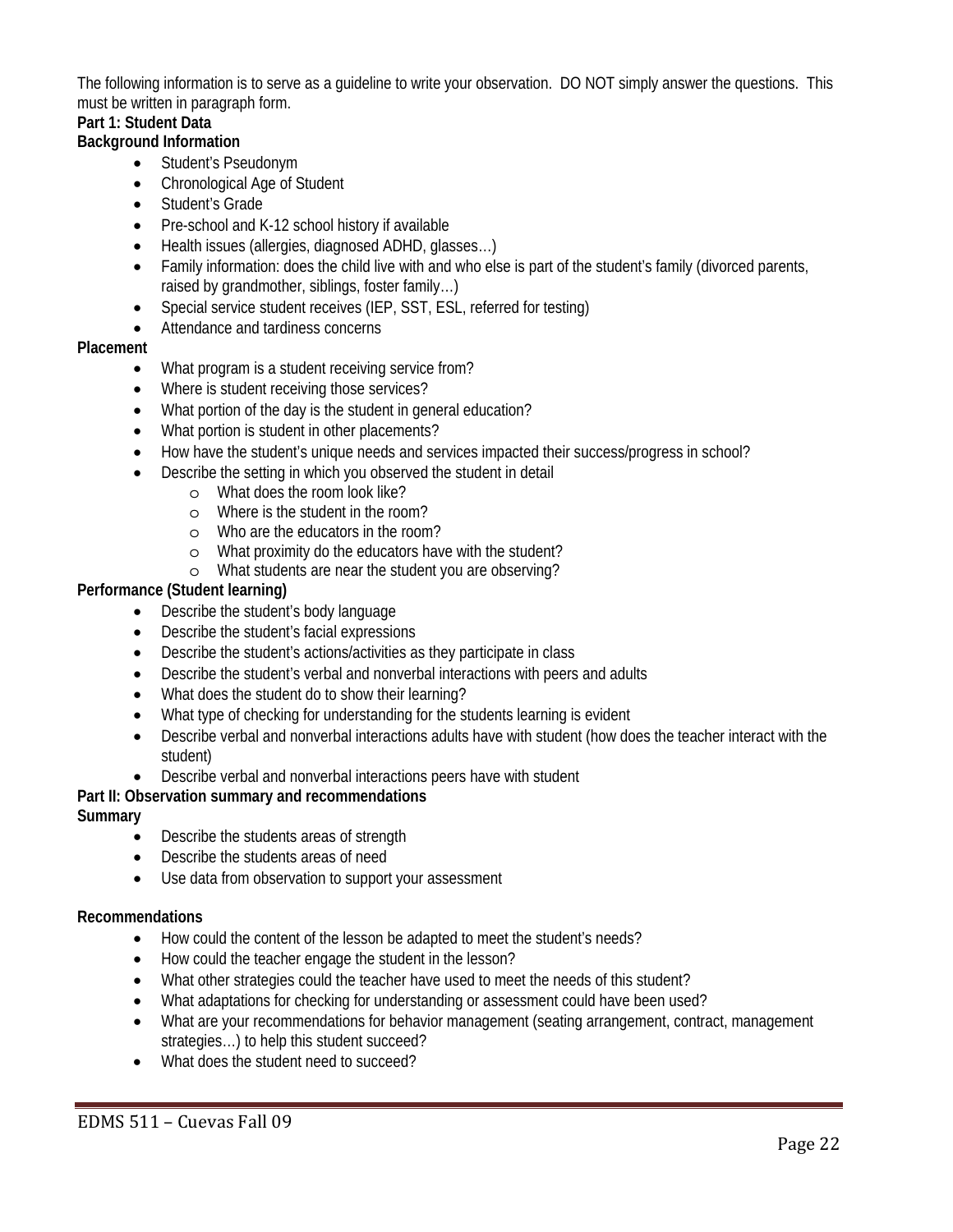# **Rubric for Observation: Child in classroom 20 Points**

|                               | <b>Beginning to Meet</b>   | <b>Approaching Expectations</b> | <b>Meets Expectations</b>    | <b>Points</b> |
|-------------------------------|----------------------------|---------------------------------|------------------------------|---------------|
| <b>Elements</b>               | <b>Expectations</b>        | 2 point                         | 4 points                     |               |
|                               | points                     |                                 |                              |               |
| <b>Background Information</b> | Minimum information to     | Some details about the          | Complete information to      |               |
|                               | the children observed      | children observed               | demonstrate understanding    |               |
|                               |                            |                                 | of the child                 |               |
| <b>Placement</b>              | Identifies programs the    | Information about the           | Clearly defines the students |               |
|                               | student is placed in.      | students placement is vaque     | day and the programs they    |               |
|                               |                            |                                 | participate in               |               |
| Performance (student          | Vaque understanding of     | Some understanding of the       | Details explain the learning |               |
| learning)                     | the students learning that | students learning and           | by the student with peers    |               |
|                               | is taking place            | interactions in the classroom   | and teacher                  |               |
| Summary                       | No evidence to show        | Assessment of the strengths     | Supporting evidence to       |               |
|                               | understanding of the       | and challenges is not based     | show the strengths and       |               |
|                               | child's strength and       | on evidence                     | challenges of the student.   |               |
|                               | challenges.                |                                 |                              |               |
| <b>Recommendations</b>        | Recommendations to         | There are a few                 | Recommendations clearly      |               |
|                               | improve student            | recommendations to show         | define the understanding of  |               |
|                               | understanding are not      | the child could have used       | the child's needs.           |               |
|                               | clear.                     | some additional assistance.     |                              |               |
|                               |                            |                                 |                              |               |
| <b>Total Points</b>           |                            |                                 |                              |               |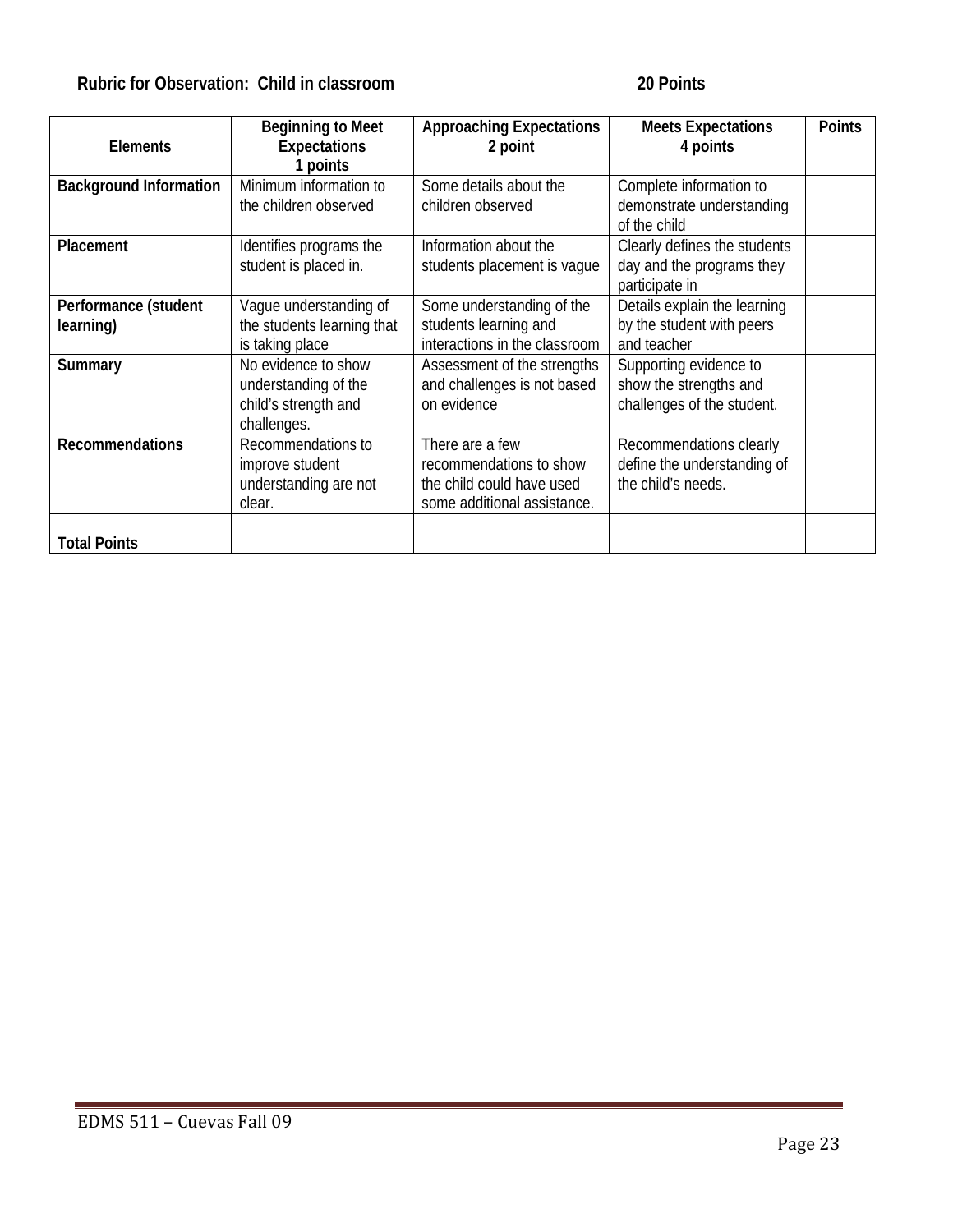#### **PROFESSIONAL DISPOSITION 5 points**

#### Overview:

 Grading in 511 includes a component of "professional disposition." Students in the College of Education are to conduct themselves in ways expected of those entering the profession. Disposition includes:

- General classroom attendance, promptness, and participation
- Attention to classroom discussion protocols
- Social and cooperative skills
- Attention to assignments (deadlines, quality, multi-tasking)
- General classroom demeanor
- Flexibility
- Openness to and enthusiasm for learning

A way to measure professional dispositions fairly is the "Exit Slip" during class sessions, asking students to respond to and to grade themselves in professionalism. It is an opportunity to show responsibility, learning, and thought.

#### What To Do:

Copy the form into your computer – **you will need more room, so resize the table to accommodate your writing**. Print this form before coming to class; complete it at the end of each session. Be thoughtful in your writing; turn it in to your instructor as you **exit**!

| <b>PROFESSIONAL DISPOSITIONS EXIT SLIP (511)</b>                                                                                             |           |  |  |
|----------------------------------------------------------------------------------------------------------------------------------------------|-----------|--|--|
| 1. Name:<br>Date:                                                                                                                            |           |  |  |
|                                                                                                                                              |           |  |  |
| 2. Were you on time, as you would be as a teacher? If not, what delayed you?                                                                 | Yes<br>No |  |  |
| 3. Were you an attentive listener and an enthusiastic learner? If not, in what way can we help?                                              | Yes<br>No |  |  |
| 4. Did you complete assignments on time today? If not, what interfered with your learning?                                                   | Yes<br>No |  |  |
| 5. What did you learn about teaching and learning this session? Be specific.                                                                 |           |  |  |
| 6. How will you apply what you learned to your classroom?                                                                                    |           |  |  |
| 7. Given your responses to questions 1-6, what grade have you earned for professionalism today? A (WOW!), B (Good!),<br>C (I had a bad day!) |           |  |  |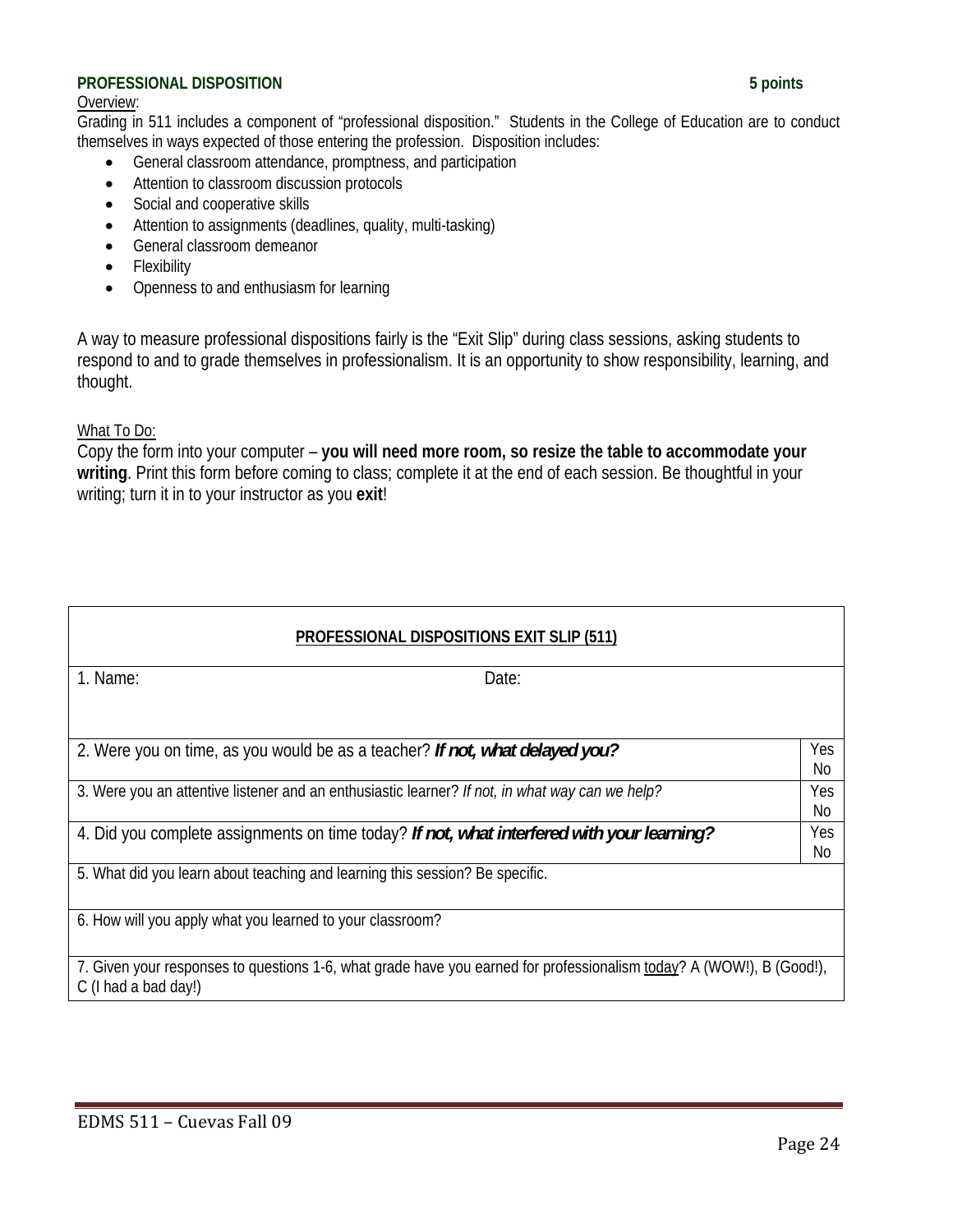**\*\*The instructor reserves the right to alter the instructional timeline, add, delete, and or change topics and assignments in response to individual and class needs.\*\*** 

| <b>Date</b>              | <b>Topic</b>                                                                                                                                                                                                                          | <b>Assignment (if any)</b>                                                                                                                                                                               |
|--------------------------|---------------------------------------------------------------------------------------------------------------------------------------------------------------------------------------------------------------------------------------|----------------------------------------------------------------------------------------------------------------------------------------------------------------------------------------------------------|
| <b>Session 1</b><br>9/4  | <b>Introductions</b><br><b>Syllabus</b><br><b>Building Positive Classroom Relationships</b><br><b>Building Positive Classroom Environments</b>                                                                                        | Read: Syllabus,<br><b>Grant, Chapter 3</b>                                                                                                                                                               |
| <b>Session 2</b><br>9/11 | <b>Classroom Management (daily procedures,</b><br>rules & discipline), Learning Strategies<br>(grouping) and Assessment, Parent<br><b>Communication</b><br>Positive learning environment video critique<br><b>Intro Lesson Design</b> | <b>Read for next session:</b><br>Grant, Chapter 4 & 5<br><b>Due: Professional Disposition</b><br><b>Exit Slip</b>                                                                                        |
| <b>Session 3</b><br>9/18 | <b>Lesson Design</b><br>5 minute lesson teaching Group 1<br>(5-6 students per group)                                                                                                                                                  | <b>Read for next session:</b><br>Villa & Thousand, Chap. 3 & 4<br>Turnbull, Chapter 1 & 2<br><b>Due: Reflection: Positive</b><br>learning environment video<br>critique                                  |
| <b>Session 4</b><br>9/25 | <b>Differentiated Lesson Planning:</b><br><b>English Language Learners</b><br><b>GATE</b><br><b>Special Education</b><br>5 minute lesson teaching Group 2<br>(5-6 students per group)                                                 | <b>Read for next session:</b><br>Turnbull, Chapter 5 & 8<br>Quiocho, Chapter 5<br><b>Due: Positive learning</b><br>environment (group paper)<br><b>Due: Professional Disposition</b><br><b>Exit Slip</b> |
| <b>Session 5</b><br>10/2 | <b>Differentiated Lesson Planning:</b><br><b>English Language Learners</b><br><b>GATE</b><br><b>Special Education</b><br>5 minute lesson teaching Group 3<br>(5-6 students per group)                                                 | <b>Read: Quiocho Chapter 6</b><br>Villa & Thousand 5 & 6<br>Due: Individual reflection<br>paper<br><b>Due: Professional Disposition</b><br><b>Exit Slip</b>                                              |